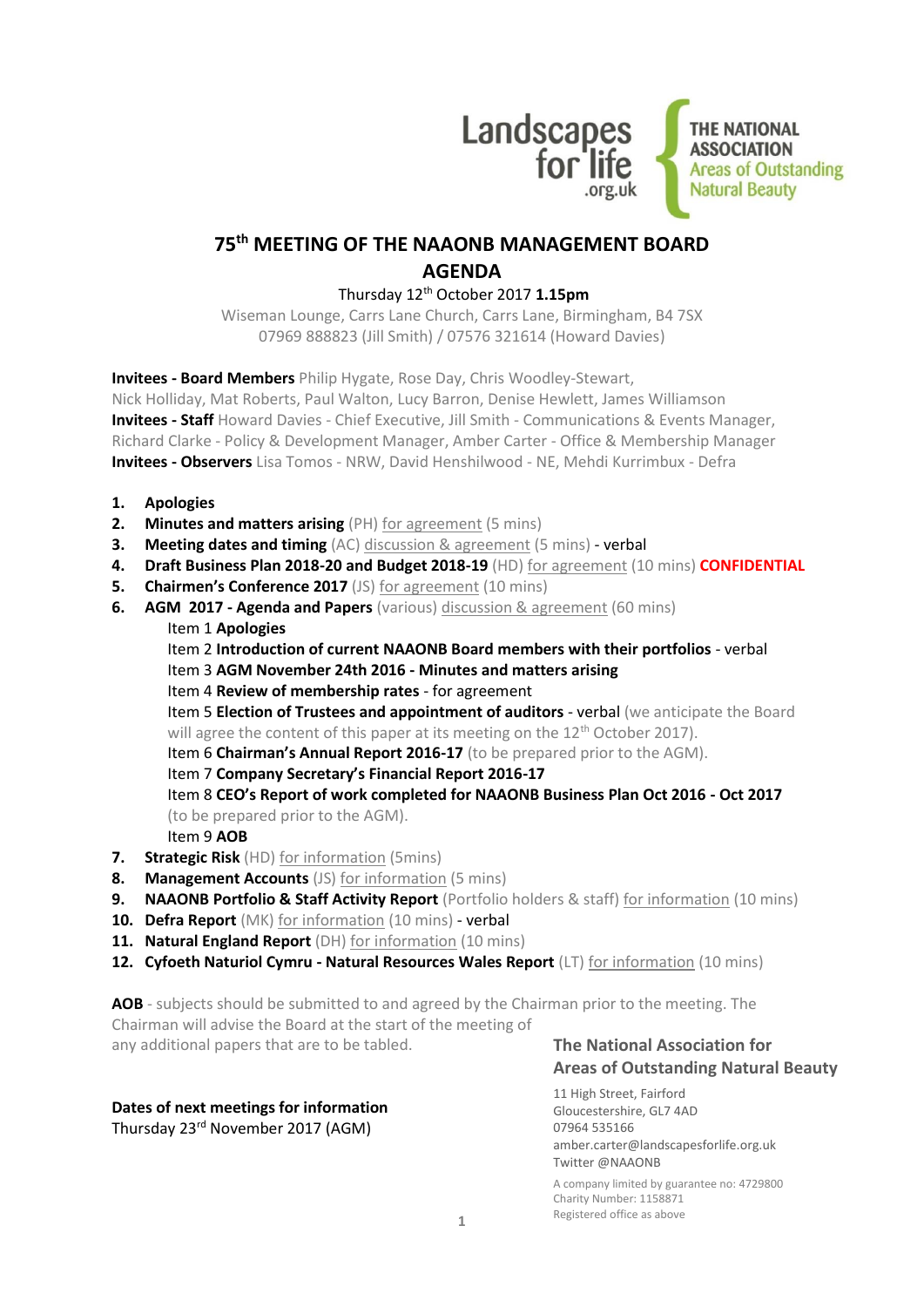**Item 2 - Minutes and matters arising**

# **Item 2 - Minutes and matters arising**

Report to The National Association for AONBs Board of Trustees Subject Minutes of the 74<sup>th</sup> meeting of the NAAONB Board of Trustees Date 12th October 2017 Purpose For agreement

# **MINUTES OF THE 74th MEETING OF THE NAAONB MANAGEMENT BOARD**

Held on Thursday 22<sup>nd</sup> June 2017 11.00am in Birmingham

**Invitees - Board Members** Philip Hygate, Rose Day, Chris Woodley-Stewart,

Nick Holliday, Mat Roberts, Paul Walton, Lucy Barron, Denise Hewlett, James Williamson **Invitees - Staff** Howard Davies - Chief Executive, Jill Smith - Communications & Events Manager, Richard Clarke - Policy & Development Manager, Amber Carter - Office & Membership Manager **Invitees - Observers** Lisa Tomos - NRW, David Henshilwood - NE, Mehdi Kurrimbux - Defra

### **1. Apologies**

Apologies were received from Denise Hewlett, Paul Walton, Chris Woodley-Stewart, Lucy Barron, Lisa Tomos and David Henshilwood.

### **2. Minutes and matters arising**

The Chairman called for any errata in the minutes of the previous meetings. A number of typos were highlighted.

**Resolved** that the minutes, with amendments, be accepted as a true and accurate report**.**

Agreed: Unanimously

### **Matters arising**

The Chief Executive commented on the production of a Brexit paper. He explained that, on reflection, it would be more cost effective to write the paper himself, subject to some reapportioning of work across the team, rather than commission someone externally to write the paper. Accepting the intention to reduce workload on the staff, he explained that NAAONB staff were probably best placed to make an informed pitch, and managing a contract would be time consuming in itself. This, he felt, was the preferred option over using £6000 of NAAONB reserves.

The Chief Executive highlighted that under strategic risk, the resourcing strategy is to be covered later on the agenda of this meeting.

### **3. Communications update**

This paper was introduced by Jill Smith. The Board was thanked for feedback received. The Chief Executive commented that he had received some feedback from the membership stating that there was little value in the NAAONB communicating its value as a charity, with members preferring to see communications focused solely on the work of the AONB teams/partnerships/conservation boards. He stated that, despite this feedback, he felt it is critical for the NAAONB to continue to communicate its function, purpose, and activities. Without this activity, there would clearly be a risk to funding.

Rose Day requested that the Chairmen be included in this communication as Chairmen are not always included by Lead Officers. Jill Smith confirmed that they are.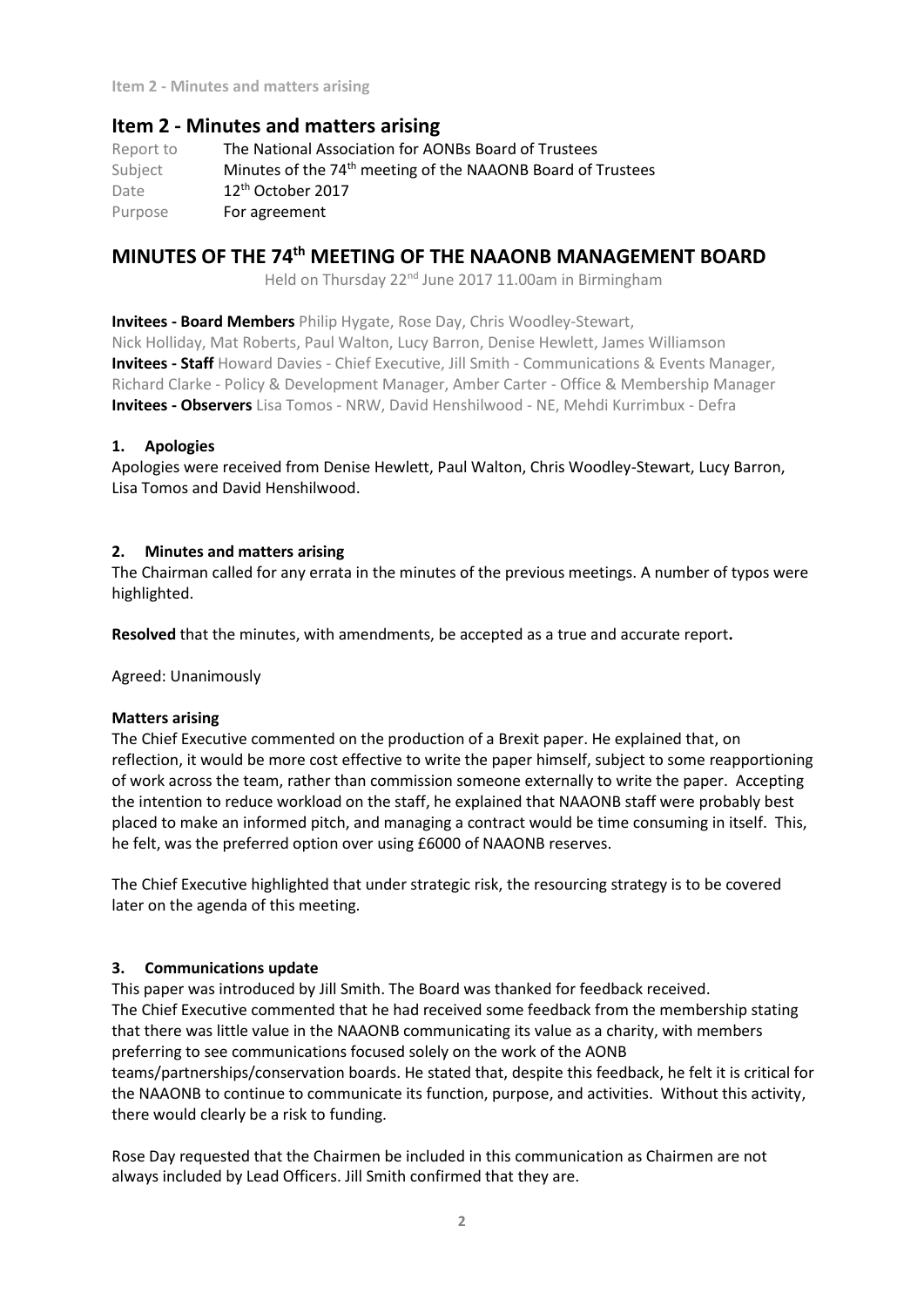### ACTION Jill Smith to manage the inclusion of AONB Chairmen in relevant communications

Nick Holliday queried performance and monitoring of communications impact - activity v achievement. He queried what the priorities for the next 6 months are and how the Board can feed in.

The Chief Executive responded that the strategic direction for the organisation has been outlined and agreed by the Board and the AONB Family. The communications strategy and its focus is based on this direction.

Jill Smith added that the communications action plan is a dynamic document which is regularly updated and any comments that are fed to the Chief Executive will be passed on and included. There was a discussion about the use of traditional tools versus social media. A comment was made about the difficulty of reporting success from twitter.

It was suggested that a letter be written to the papers getting the message across in the Chairman's name.

A request was made that we work more closely with the National Press and cultivate appropriate journalists such as the Farmers Guardian.

Jill Smith added that relationships are being developed with a variety of organisations for the diverse messages we are communicating.

Mat Roberts added due to the size of the charity, there is need to be tightly focused.

The Chief Executive clarified that it would be valuable to tighten up the target audience and to report on success to the Board.

Rose Day added that it is important to limit reporting due to restraints on time.

Richard Clarke added that the engagement from the AONB Lead Officers is something which is being focused on at the moment, as this is not important enough to them at the moment. The NAAONB needs to consider how we get them to be more engaged even in the good times.

Mehdi Kurrimbux added that at the Dedham Vale forum, the Minister gave a speech with press present. It was suggested that press be attracted to the Conference for photo opportunities of the Minister.

There was than a brief discussion around the frustration of the use Basecamp. The response was that Basecamp is currently under review.

**Resolved** that this report was noted. Additional monitoring and performance is to be reported and communications audiences be tightened.

A presentation of the fledgling new website was then given. This was gladly met by the Board. Mat Roberts requested that there be budget put aside for refreshing the NAAONB website frequently.

### **4. Landscapes for Life Conference briefing**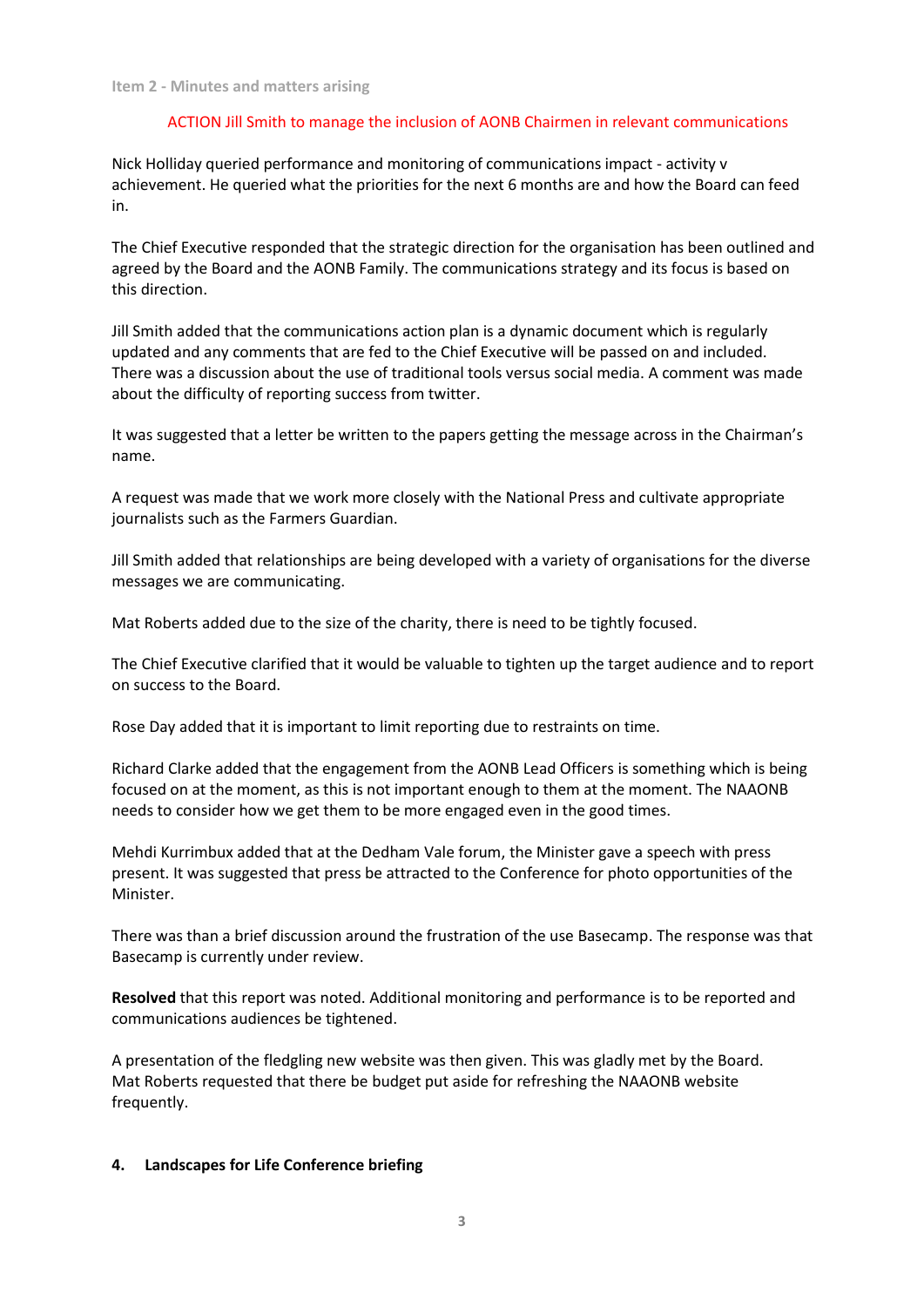This paper was introduced by Jill Smith, it was reported that bookings were looking very healthy at close of early bird bookings.

The Chief Executive highlighted that there has been positive feedback about the new format of Conference. He felt, as do others, that full days of public sector funded field trips are gone.

### **5. Business Plan Reform**

This paper was introduced by the Chief Executive and feedback was requested. A Trustee workshop day was suggested to focus on this subject.

The Chair added that Lucy Barron's feedback from her discussions with the membership is crucial.

Nick Holliday commented that the priorities identified by the membership are negative and difficult to agree with - trends in society are not being reflected and AONBs need to reposition themselves.

It was suggested that the Board respond that the priorities have been received but are not the direction the Board wish to go in.

The Chief Executive responded that the future is as much about tackling the big issues as well as the smaller ones of immediate concern. He felt that some of these big issues are not landing among the Family.

Rose Day commented that there is a need for communications for the AONB Family, but, also for the NAAONB. The priorities chosen by the Lead Officers do not allow the NAAONB to have its own priorities.

The Chief Executive responded that inevitably there is a tension here that needs to be managed. This is always part of the day job. He explained that good work is being put on hold as the membership has requested focus on different priorities.

There was a brief discussion around the need to change.

Mat Roberts commented that people need to be put back in the center of the future of sustainable development. He suggested that people need to be in the middle of what we do so that they have a safety net.

Nick Holliday stated that the NAAONB needs the Board to be in the right place. There is a clear need for trustees to lead by example.

The Chief Executive responded that early adopters are being continually highlighted; the NAAONB is selective over what it promotes, taking particular care to amplify the more progressive work and those responsible.

There was a general discussion around the need to adopt a more progressive stance on the way we work and the way the AONB Family is encouraged to operate.

The Chief Executive responded that this feedback from the Board is very helpful as it has not been easy responding to the recommendations from the membership.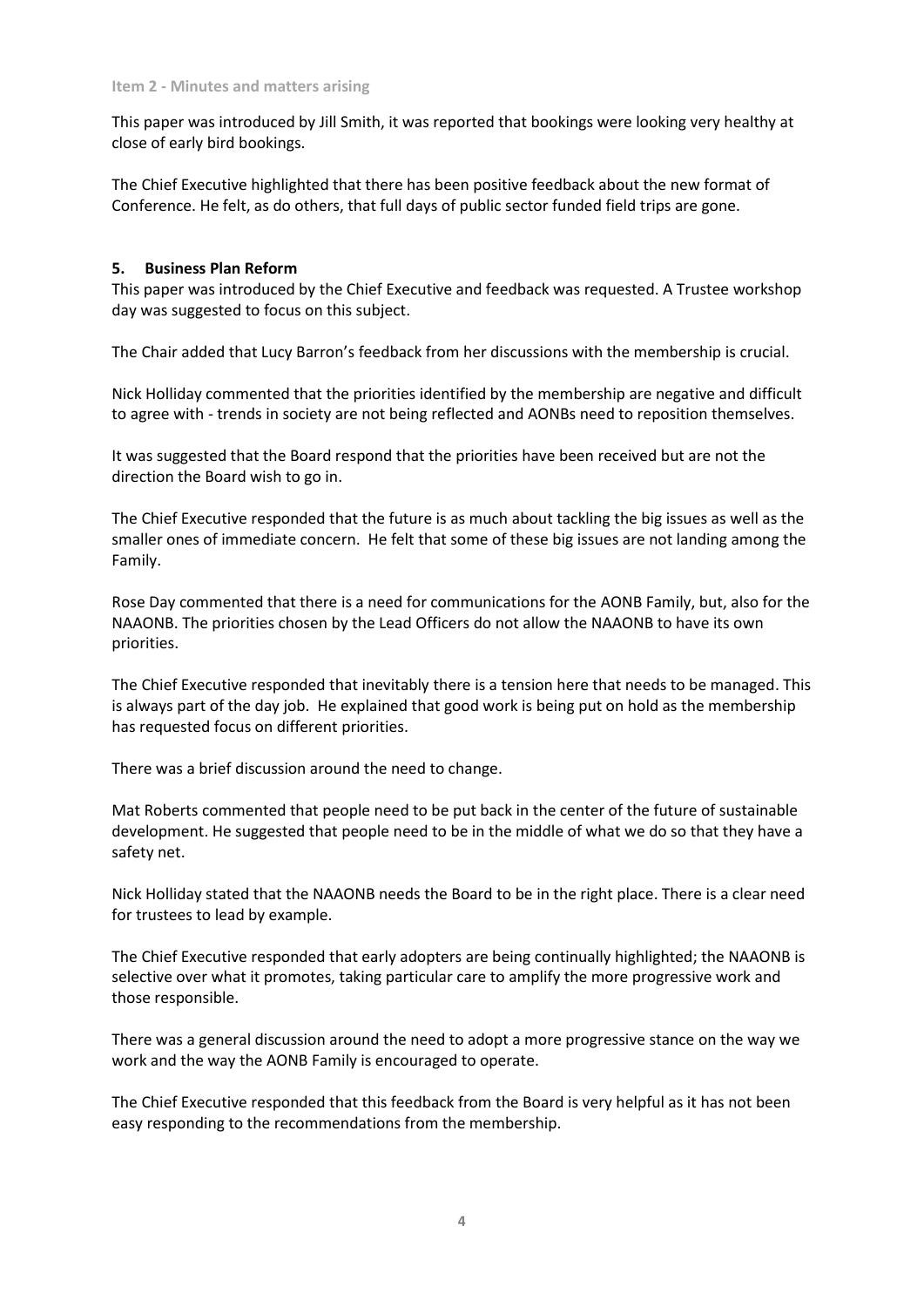**Item 2 - Minutes and matters arising**

There was then a discussion regarding people who could be utilised, for example Jules Pretty. He is a Professor of Environment and Society at Essex University and there may be the potential to work with him on subjects such Health and Wellbeing in and around AONBs.

**Resolved** that there be a full day workshop focussing on the business plan and resourcing strategy. Possible dates will be circulated to the Board. Timeframe is to get the Business Plan to the membership at the AGM in Nov.

> ACTION Amber Carter to poll Board to find a suitable date and to arrange necessary meeting room and overnight accommodation

### **6. NAAONB Membership Fees**

This paper was introduced by the Chief Executive and questions were taken from the Board. Mat Roberts commented that the difference between the two rates of inflation is relatively immaterial.

**Resolved** that membership fees be linked to CPI

Proposed: Mat Roberts Seconded: James Williamson

Agreed: Unanimously

### **7. Fundraising and Complaints Policy**

This paper was introduced by the Chief Executive

Mat Roberts commented that this policy is neither broad or specific.

The Chief Executive clarified that only complaints directed towards the activity of the NAAONB would be caught by this policy. Any others would be passed on to the intended recipient.

James Williamson requested that this be reviewed every three years.

Rose Day added that there is a grammatical typo - one national association - it wants (both within the document and the letter).

> ACTION Howard Davies to reword funding and complaints policy to be more grammatically correct

**Resolved** that this policy, with above amendment, be adopted by the NAAONB

Proposed: Mat Roberts Seconded: Rose Day

Agreed: Unanimously

### **8. Bookkeeping/Accountancy Support**

This paper was introduced by the Chief Executive

James Williamson commented that the recommended firm Whittingham Riddell are good to work with in his experience.

Paul Walton's comment, received by email, was noted but the recommendation from the Chief Executive was not swayed.

**Resolved** that Whittingham Riddell be appointed from April 2018.

Proposed: Nick Holliday Seconded: James Williamson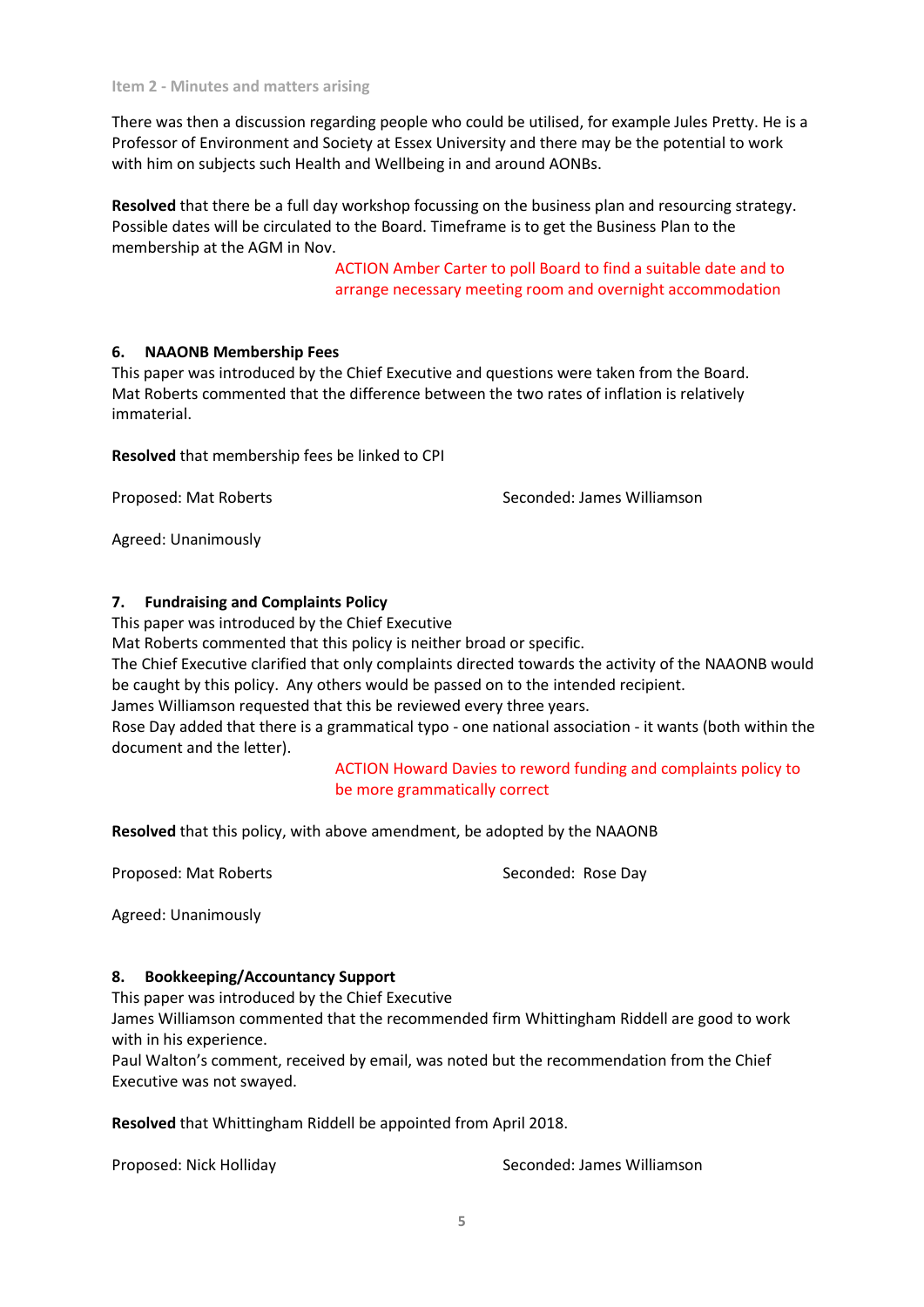Agreed: Unanimously

### **9. Board meeting costs**

This paper was introduced by Amber Carter.

There was an observation from Nick Holliday that meetings could be moved to a 1pm start time finishing at 6pm as this would allow for travel on off-peak trains.

Mat Roberts offered free use of a new Interserve building being built at Birmingham International Station – the building will theoretically be ready for use no earlier than Jan 2018.

It was suggested that the time of the meeting be moved to a later time in order to make travel tickets cheaper and to make start times easier.

There was a comment that improvements with video conferencing could will travel costs as thy could be avoided completely in some cases.

**Resolved** that there be a provisional decision to move the Board to a 1pm start and retain meetings in Birmingham.

Proposed: Rose Day Seconded: James Williamson

Agreed: Unanimously

**Meeting broke for lunch at 12.50 Meeting resumed at 13.20**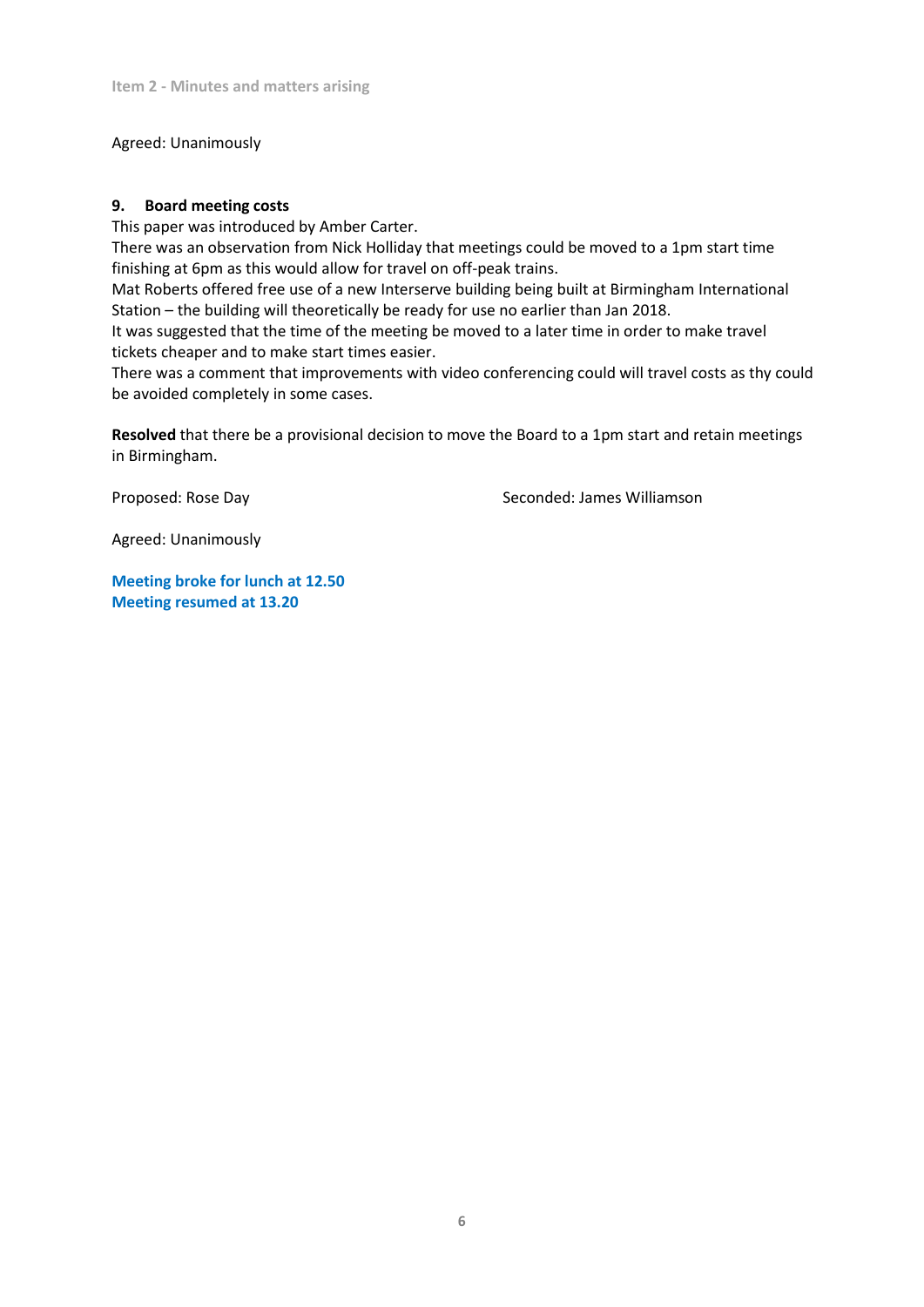### **The Landscape Institute draft MoU**

The Chief Executive gave a brief update on this subject, but, the paper was deferred to the next meeting. He reported that there is a good relationship which is moving forward, the draft of this is still being worked out so this has been delayed while further discussion is undertaken.

### **10. Governance, Finance, and Resilience**

This paper was introduced by the Chairman The Chair suggested that examination of this be added to the workshop mentioned previously.

**Resolved** that a re-examination of the role of trustees in resourcing the charity would be incorporated into the Board sub-group meeting in August

Proposed: Mat Roberts Seconded: James Williamson

Agreed: Unanimously

### **11. Future Landscapes: Delivering for Wales**

This paper was introduced by Richard Clarke.

ACTION Howard Davies to circulate the Sandford Principle briefing document to Trustees

The Chief Executive requested direction from the Board on the direction of response to recommendation from Welsh Government. He added that there is a progressive move towards realigning the requirements of the CRoW Act in relation to the Welsh AONBs and the ambition of the newer legislative. He queried whether the Board was comfortable with the NAAONB continuing to take a more progressive leadership role in this matter.

There was a query on whether there is capacity to cope with this.

Nick Holliday endorsed the progressive agenda, but reminded trustees of the important to consider the politics of this and the possible risks.

The Chief Executive responded that risks need to be taken in order to make progress.

The Chair concluded that the Chief Executive be empowered to advocate in an assertive way.

The Chief Executive requested that the Board send any further thoughts to him by September.

**Resolved** that the Chief Executive be empowered to advocate on this in an assertive way.

Proposed: Nick Holliday Seconded: Rose Day

Agreed: Unanimously

### **12. Strategic Risk**

This paper was introduced by the Chief Executive

ACTION Amber Carter to strike out the finance sentence on the final version of these papers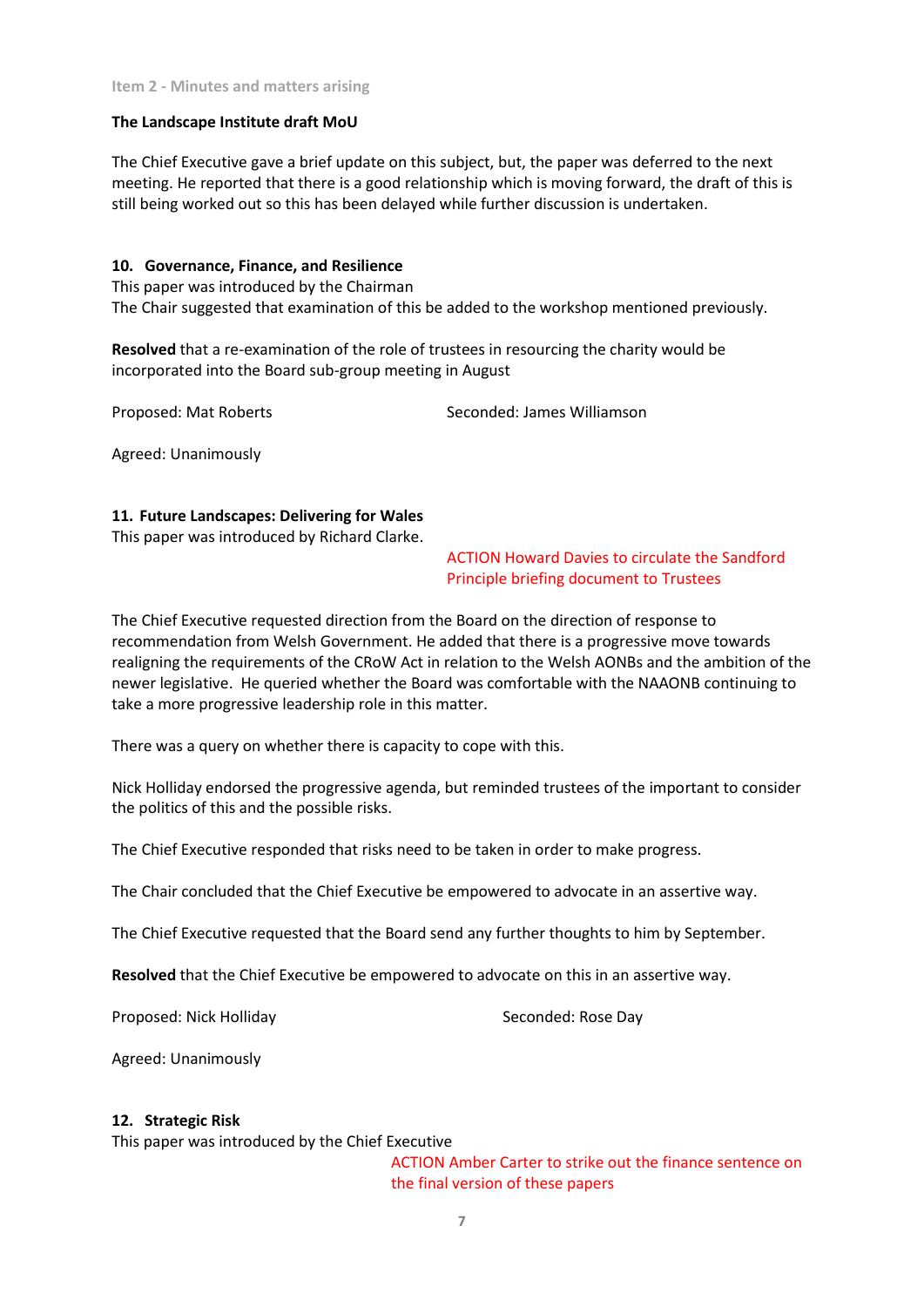### **13. Management Accounts**

This paper was introduced by Jill Smith.

The Chief Executive added that there were things budgeted last year which did not take place due to capacity issues. He also reported that, while we are making a surplus, there is still a resourcing issue. James Williamson queried the bad debts.

Amber Carter responded that there were some old invoices which were written off as continuing to chase payment was taking more staff time that the worth of the debt.

The Chief Executive commented that the level of involvement of the Honorary Treasurer needs to be established. A Skype meeting was suggested.

> ACTION Amber Carter to arrange meeting between James Williamson, Howard Davies and Amber Carter

**Resolved** that the management accounts be noted.

Proposed: Rose Day New York Seconded: Nick Holliday

Agreed: Unanimously

### **14. NAAONB Portfolio & Staff Activity Report**

This paper was introduced by the Chief Executive, he highlighted that there are plans to redesign this report in future.

Richard Clarke added that support document for management plans is to be taken to the tripartite for endorsement.

Nick Holliday commented it would be helpful to have the response reported.

ACTION Richard Clarke to report on the result of taking context shaping information for management plans to the tripartite for endorsement

### **15. Defra Report**

This paper was introduced by Mehdi Kurrimbux. He reported that the official timeline for the 25 year plan is being worked on by the Secretary of State, who continues to be engaged. High-level strategy regarding funding is business as usual and the spending review is planned to happen autumn next year.

The Chief Executive added that this is planned for raising at next tripartite.

Mehdi Kurrimbux continued, stating that Lord Gardiner was appreciative of how the forum went at the Dedham Vale event and has sent a personal letter of thanks to Robert Erith.

Mehdi Kurrimbux added that the Conference is in the Ministers' diary.

The Chief Executive queried the integration of Defra's Food and Farming plan with that of the 25 Year Environment Plan, and whether they are to be two separate plans.

Mehdi Kurrimbux responded that the Secretary of State intends to put own stamp on this, and that there would be more information at the October Board meeting.

### **16. Natural England Report**

No report received.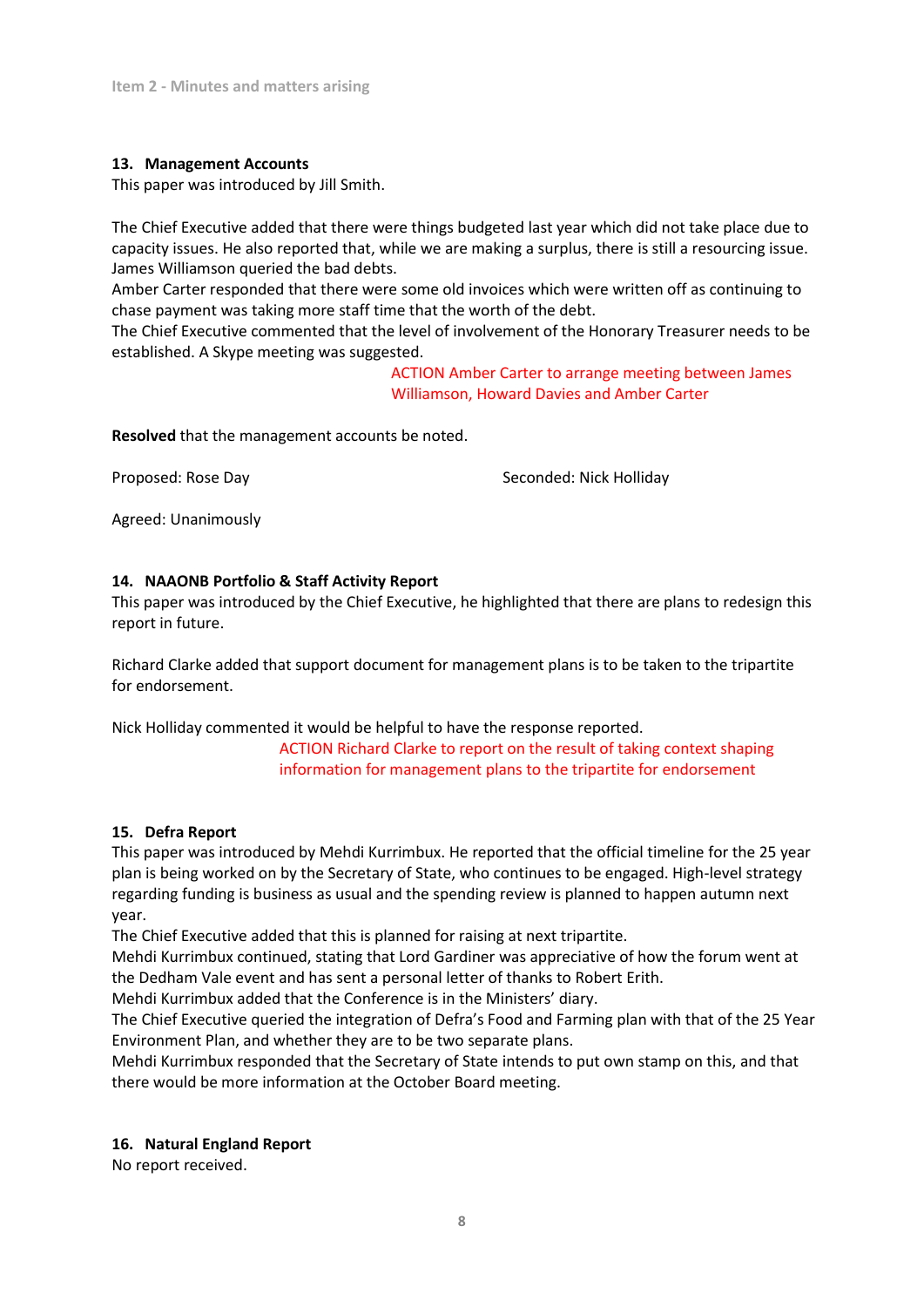The Chief Executive went through an email communication received from David Henshilwood in advance of the meeting, highlighting that Natural England are committed to revisiting approach to designation extensions. The Chief Executive is to have a meeting with Catherine Cotterell regarding this.

The Chief Executive added that there is a paper going to the Natural England Board in September which relates to the consultation around the Suffolk Coasts and Heaths AONB boundary. Jill Smith highlighted that the gov.uk policy documents archive is to be included on the NAAONB new website. ACTION David Henshilwood to provide Jill Smith with the appropriate documents or links.

### **17. Cyfoeth Naturiol Cymru - Natural Resources Wales Report**

A hard copy of a report was circulated but no verbal report was given.

The Chief Executive mentioned a document he had put together which helped outline the links between the products of the Environment Act 2015 and the Wellbeing of Future Generations Act. It included reference to SoNaRR, area statements, wellbeing goals etc and how they link to the AONB and National Park management planning process. He offered to circulate this to trustees.

> ACTION Howard Davies to circulate the mapped diagram of the relationship between the Welsh documents to Trustees

**AOB**

None received

#### **Meeting closed at 14.10**

#### **Dates of next meetings for information**

Thursday 12th October 2017 - to start at the newly agreed time of 1pm Thursday 23rd November 2017 (AGM)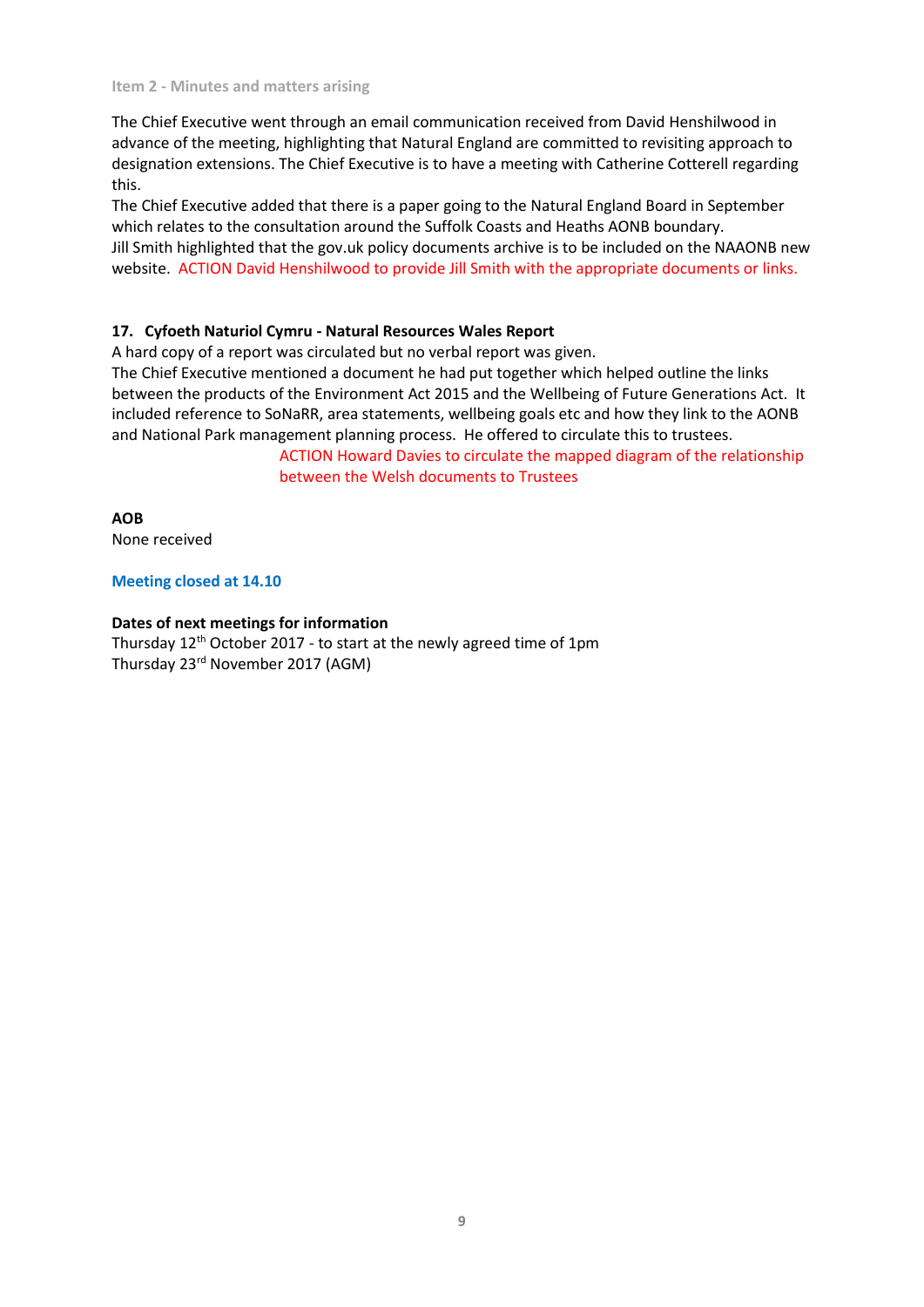# **Item 5 - Chairmen's Conference 2017**

| Report to | The National Association for AONBs Board of Trustees               |
|-----------|--------------------------------------------------------------------|
| Subject   | Chairmen's Conference 2016 "Landscape post Brexit"                 |
| Date      | $12th$ October 2017                                                |
| Report by | Jill Smith                                                         |
| Purpose   | To brief Board members on the plans for Chairmen's Conference 2017 |

### **Background**

Following the success of last year's Chairmen's Conference attended representatives from both the AONB Family and National Park Authorities, invitations from Philip Hygate have been sent inviting a similar audience to attend this one day conference in London.

The Chairmen's Conference 2017

- takes place on Thursday 23<sup>rd</sup> November 2017 in London,
- has as its theme, "Landscape post Brexit"
- has the Lord Gardiner of Kimble (verbally confirmed) as its keynote speaker
- has
	- o Sally Marsh, Director, High Weald AONB Partnership to speak on linking natural beauty with agriculture (invited)
	- $\circ$  John Davies, Vice Chairman, NFU Cymru to speak on the changes required to make a success of post Brexit agriculture (invited)
	- o Jo Whitfield to speak on the challenges of marginal farming and what AONBs can do to support (invited)
	- $\circ$  Teresa Dent to speak on the benefits of the hub approach particularly citing the success of the Marlborough Downs NIA cluster farming (invited)
- has examples from the AONBs and National Parks of what they are already doing
	- o Cranborne Chase AONB Cluster Farming
	- o Dorset AONB Food and Farming
	- o Kent Downs Valley of the Visions
	- o National Park example
- will be seeking additional input from AONB and National Park Chairmen on optimizing collaboration pre Brexit.
- incorporates the NAAONB AGM, and
- is making a charge of £75.00 pp to cover costs.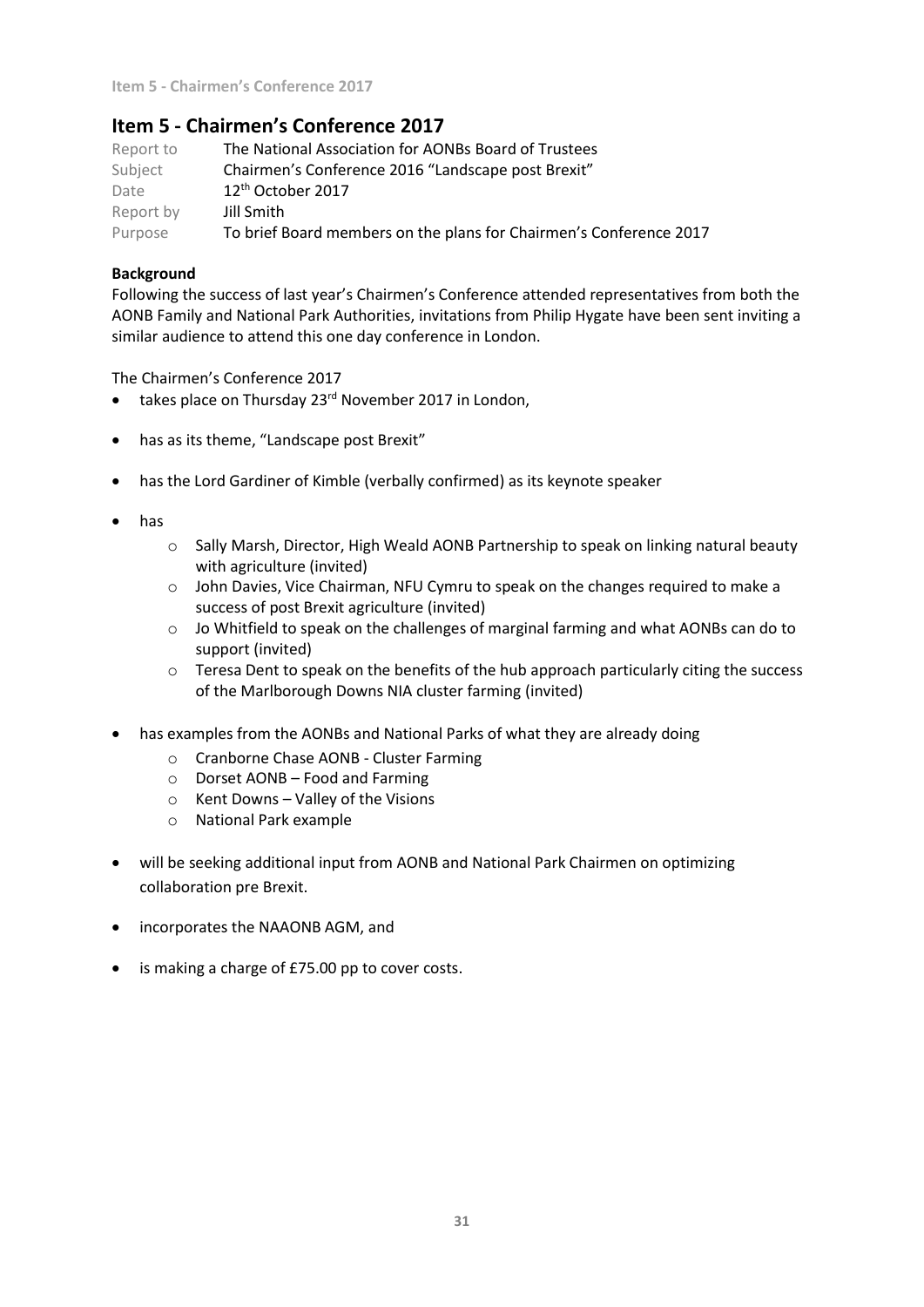# **Annex 1 - Chairmen's Conference 2017 - Details**

Date: Thursday 23<sup>rd</sup> November 2017 **Time:** 10.00 - 15.00 **Venue:** The Stevenson Room, Broadway House, Tothill Street, London, SW1H 9NQ

This year's Chairmen's Conference builds on the work from last year. In brief, last year, we heard from

- Dieter Helm the implications of Brexit on British Agricultural Policy
- Vince Holyoak, Historic England the implications of Brexit on legislation affecting the historic environment
- Victoria Jenkins the implications of Brexit on Environmental Law
- Lord Gardiner of Kimble

We also discussed in-the-round what the UK's designated landscapes organisations had to offer post Brexit. The speaker presentations and our discussions can be seen [https://naaonb.basecamphq.com/projects/13674606-brexit/posts/100731766/comments.](https://naaonb.basecamphq.com/projects/13674606-brexit/posts/100731766/comments)

The discussion session was recorded and from it a longlist of 11 ideas was created. These ideas were shared with participants via a SurveyMonkey poll which created a shortlist of 4. A Brexit area was set up on Basecamp to enable the Designated Landscapes Family to take these ideas forward.

The shortlist was

- The Designated Landscapes will work together to propose a new type of agri-environment support that delivers Ecosystems Services and Natural Capital through approaches that have been tailored for local conditions. 89.66% (26 responses)
- Post Brexit upland/marginal farming will be very challenging. In those Designation Landscapes where this is an issue they will promote support for High Nature Value Farming (HNVF). 37.93% (11 responses)
- Designated Landscapes will prepare case studies from their areas that demonstrate exemplary approaches to agri-environmental support that could be adopted in a post Brexit world and the NAAONB will collate and publish them on its web platform. 34.48% (10 responses)
- The Designated Landscapes, through the National Parks farming working group, will develop a statement on agricultural policy. 34.48% (10 responses)

This year's programme will review what we have achieved over the past year and investigate how we can take these and new ideas forward.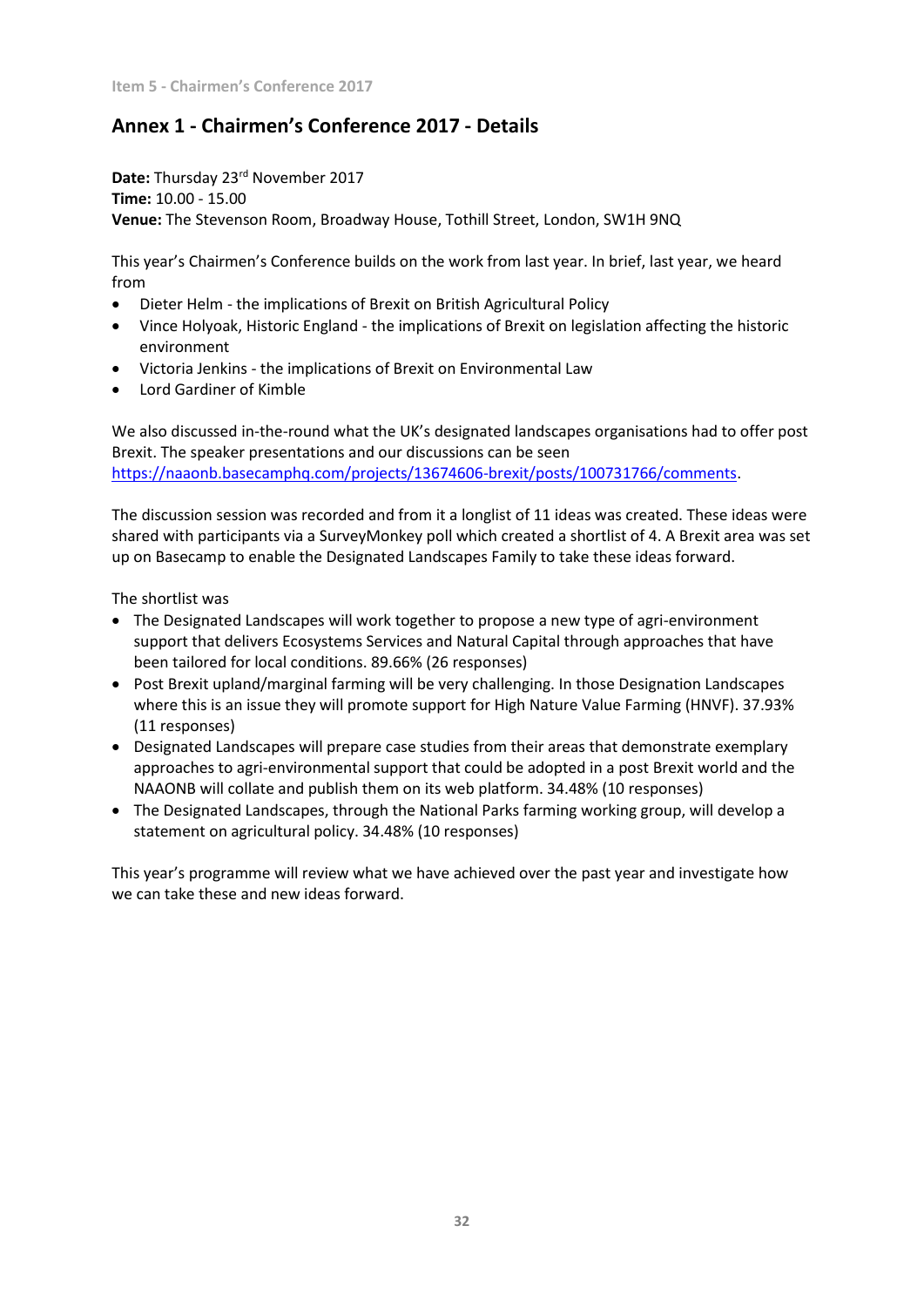| <b>TIMING</b> | <b>ACTION</b>                                                                                                                                                                                                     |
|---------------|-------------------------------------------------------------------------------------------------------------------------------------------------------------------------------------------------------------------|
| 09.30         | Coffee on arrival                                                                                                                                                                                                 |
| 10.00         | Philip Hygate, NAAONB Chairman - Welcome                                                                                                                                                                          |
| 10.05         | Howard Davies, NAAONB Chief Executive - The work being done by the NAAONB and the<br>AONB Family offer - our best thinking                                                                                        |
| 10.10         | <b>Paul Walton, NAAONB Trustee</b> - the work being done by NPE and the National Park offer -<br>their best thinking                                                                                              |
| 10.15         | The Lord Gardiner of Kimble, Under Secretary of State, Defra (verbally confirmed)                                                                                                                                 |
| 10.30         | Sally Marsh, Director, High Weald AONB Partnership - linking Natural Beauty with farming<br>and agriculture (invited)                                                                                             |
| 10.45         | John Davies, Vice President, NFU Cymru - the changes required to make a success of post<br>Brexit agriculture (invited)                                                                                           |
| 11.00         | Jo Whitfield, Retail Chief Executive, The Coop - the challenges of marginal farming and<br>what AONBs can do to support farmers (invited)                                                                         |
| 11.15         | Teresa Dent, Chief Executive, GWCT - the hub approach as a solution to Brexit citing<br>Marlborough Downs NIA (invited)                                                                                           |
|               |                                                                                                                                                                                                                   |
| 11.30         | Q&A with above speakers                                                                                                                                                                                           |
| 12.00         | Lunch                                                                                                                                                                                                             |
| 12.45         | What is already being done in AONBs and National Parks                                                                                                                                                            |
|               | Cranborne Chase - Cluster Farming (tbc)                                                                                                                                                                           |
|               | Dorset - Food and Farming (tbc)                                                                                                                                                                                   |
|               | Kent Downs - Valley of Visions (tbc)                                                                                                                                                                              |
|               | National Park example (tbc)                                                                                                                                                                                       |
| 13.30/40      | Break into groups (cabaret style) to consider the challenges raised this morning, some of<br>the solutions already being offered by the DLs and what we can achieve by working<br>collaboratively as a DL Family. |
| 14.30         | Feed back into full plenary to make decisive action points to be taken forward                                                                                                                                    |
| 14.55         | <b>Closing Response from Philip Hygate</b>                                                                                                                                                                        |
| 15.00         | <b>Coffee and Comfort Break</b>                                                                                                                                                                                   |
| 15.15         | <b>NAAONB AGM</b>                                                                                                                                                                                                 |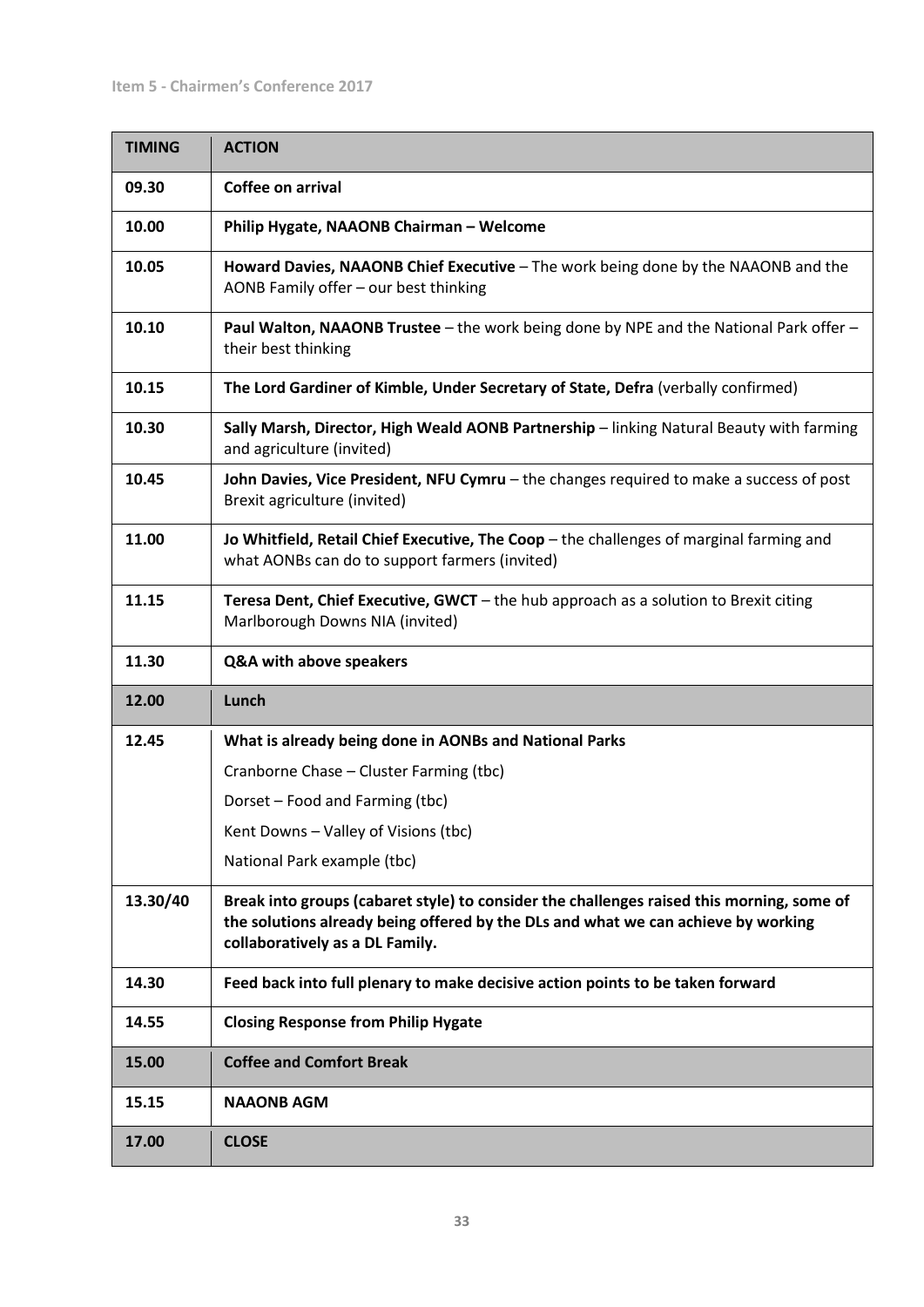**Item 6 - AGM 2017 - Agenda and Papers**

# **Item 6 - AGM 2017 - Agenda and Papers**

Report to The National Association for AONBs Board of Trustees Subject **AGM 2017 - Agenda and Papers** Date 12<sup>th</sup> October 2017 Purpose For discussion and agreement

# **NAAONB Annual General Meeting Business Meeting Agenda**

Thursday 23 rd November 2017 3.15 - 5.00pm Stevenson Room, Broadway House, Tothill Street, London, SW1H 9NQ Tel: 0845 862 33 66 (Broadway House) or 07969 888823 (Jill Smith)

Item 1 **Apologies**

Item 2

**Introduction of current NAAONB Board members with their portfolios** (verbal) - for information

# Item 3 **AGM November 19th 2015 - Minutes and matters arising** - for agreement

Item 4

**Review of membership rates** - for agreement

Item 5

**Election of Trustees and appointment of auditors** - for information (we anticipate the Board will agree the content of this paper at its meeting on the 12<sup>th</sup> of October 2017).

Item 6

**Chairman's Annual Report 2016-17** - for information (to be prepared prior to the AGM).

Item 7

**Company Secretary's Financial Report 2016-17** - for agreement

Item 8

**CE's Report of work completed for NAAONB Business Plan Oct 2016 - Oct 2017** - for information (to be prepared prior to the AGM).

Item 9 **AOB**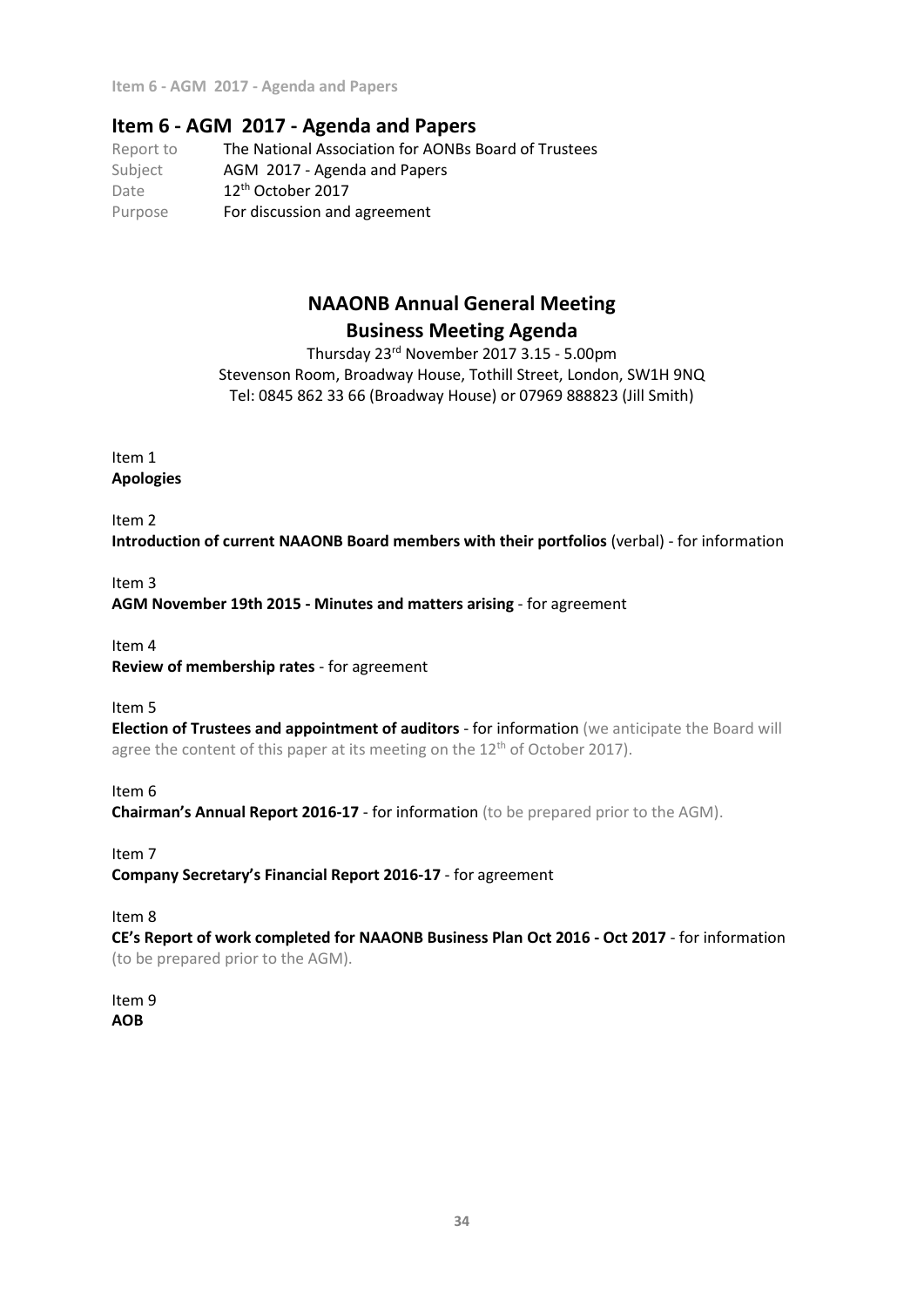# **AGM Item 2 - AGM November 24th 2016 - Minutes and matters arising**

Report to The Annual General Meeting of the National Association for AONBs Subject **AGM November 24<sup>th</sup> 2016 - Minutes and matters arising** Date 23<sup>rd</sup> November 2017 Purpose For agreement

# **MINUTES OF THE NAAONB ANNUAL GENERAL MEETING HELD ON THURSDAY 24TH NOVEMBER 2016, 3.15 - 5.00PM HELD AT BROADWAY HOUSE, LONDON**

Item 1 **Apologies**

[scans of attendees sign in sheet to be inserted here]

Apologies were received from the following.

| <b>Brian Meakin</b>     | Arnside & Silverdale AONB Partnership                    |
|-------------------------|----------------------------------------------------------|
| <b>Bruce Payne</b>      | Blackdown Hills AONB Partnership                         |
| Robert Kirby-Harris     | Cornwall AONB Partnership                                |
| Linda Nunn              | Cranborne Chase AONB Partnership                         |
| Simon Amstutz           | Dedham Vale & Suffolk Coast and Heaths AONB Partnerships |
| Robert Erith            | Dedham Vale AONB Partnership                             |
| <b>Tom Munro</b>        | Dorset AONB Partnership                                  |
| Graham Godbeer          | East Devon AONB Partnership                              |
| <b>Jill Davison</b>     | High Weald AONB Partnership                              |
| Christine Cookman       | Howardian Hills AONB Partnership                         |
| <b>Bleddyn Jones</b>    | Llyn AONB Partnership                                    |
| Paul Esrich             | Malvern Hills AONB Partnership                           |
| <b>Gwyneth Rees</b>     | Malvern Hills AONB Partnership                           |
| <b>Nigel Simms</b>      | Nidderdale AONB Partnership                              |
| Nick Mottram            | <b>Oxfordshire County Council</b>                        |
| Anthony Trollope-Bellew | Quantock Hills AONB Partnership                          |
| Monica Read             | Southwest Water                                          |
| David Wood              | Suffolk Coast & Heaths AONB JAC & Partnership            |
| Robin Kirby             | The Gower Society                                        |

There was a tribute to Tim Vines as he is retiring, he was thanked for his work on coastal protection.

### Item 2 **Introduction of current NAAONB Board members with their portfolios**

The Board members present introduced themselves and their portfolios.

### Item 3 **AGM November 19th 2015 - Minutes and matters arising**

The CE wished to highlight that the previous AGM, and consequently, these minutes were just before news on the autumn statement. He wished to restate how appreciated the protected settlement is.

The minutes were agreed as a true and accurate report.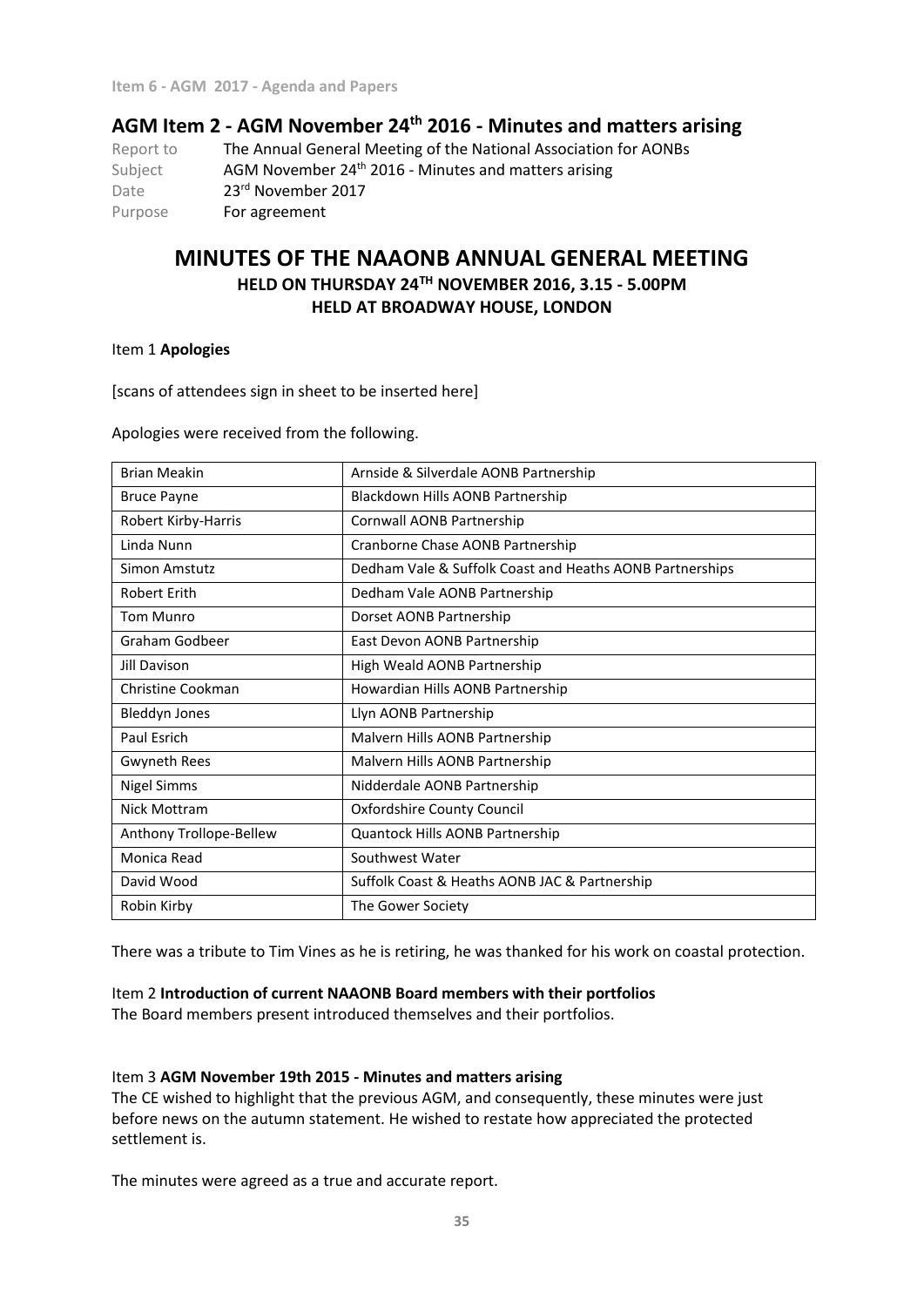### Item 4 **Election of Trustees and appointment of auditors**

The Chairman invited membership to elect the proposed trustees en bloc (information on the three proposed trustees was distributed within the papers - three trustees were put forward for three open positions).

Proposed: Andrew Blake Seconded: Linda Bennett

Agreed: Unanimously

The newly elected Trustees who were present introduced themselves and Denise Hewlett was welcomed in her absence.

The Chairman then called for the formal appointment of the independent examiner of accounts - AMM Bookkeeping & Accountancy.

Proposed: Andrew Blake Seconded: Linda Bennett

Agreed: Unanimously

### Item 5 **Chairman's Annual Report 2015-16**

The Chairman took comments, none were made.

### Item 6 **Company Secretary's Financial Report 2015-16**

Jill Smith introduced this report. An increase in membership income was reported, as well as an increase in numbers of external conference delegates, this indicated an increase in the NAAONB's relevance. Income has also been generated in house as overheads have been further reduced.

There was a question regarding the calculation of reserves.

The CE responded that calculating reserves is as much an art as it is a science and we utilise a relatively complex process based on risk. It is currently set at 60-80K which will also cover 3 months' outgoings. The Board are comfortable with this but a review of reserves policy will take place once an Honorary Treasurer is in place.

There was a comment regarding the improvement in the reporting of unrestricted balances. It was requested that in future a summary be included to highlight the key differences in budgets e.g. bullet points for significant carry forwards.

There was a query regarding the increase in accountancy fees. Jill Smith responded that much of this is due to setting the NAAONB up as a charity.

Agreed: Unanimously

### Item 7 **CE's Report of work completed for NAAONB Business Plan Oct 2015 - Oct 2016**

The CE introduced this report. He highlighted that many areas of activity fall outside of the business plan but still form part of our necessary work. He added that there is need for a better way of business planning that is quicker and more fleet of foot.

Jill Smith gave a presentation which noted the review of the communication plan, showcased the new brand strategy with the theme 'sharing, learning, inspiring and leading', showcased the new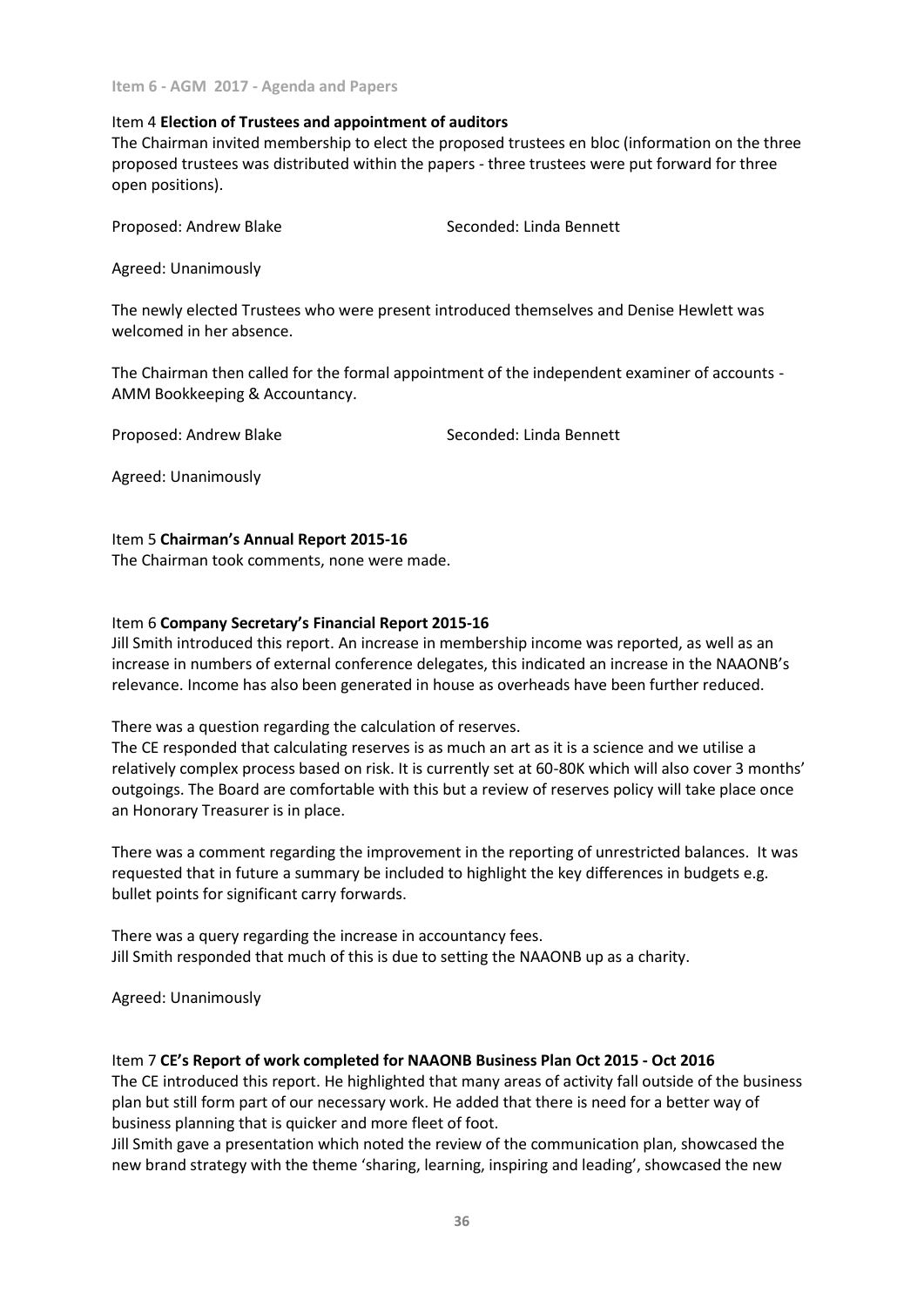branded suite of documents for the AONB Family, including the Annual Report which links to case studies on the website.

The CE commented on the importance of the KPIs as evidence and data to make the case to Government. He reminded the membership of the opportunity to feed in to this.

A comment was made on the communications work around Outstanding Week, which many enjoyed being part of.

A suggestion that 'Leading' should be higher up the list of themes.

Jill Smith responded that this suggestion will be fed back on the communications officers' day on the 6 th December.

There was a suggestion that discussions with NFU be opened up across the country. The CE responded that it would be valuable to come to a clear, agreed position across the AONB Family and articulate this at national level.

There was a request made for a new Brexit project on Basecamp. Jill Smith responded that this will be set up following this meeting.

There was a short discussion regarding the Business Plan and how it can be reviewed in future to help make the charity run faster. It was suggested that the NAAONB have an upfront model, be more flexible and that the NAAONB should be confident to come to the membership to increase capacity.

### Item 8 **The draft NAAONB Strategic Plan 2016-2020**

The CE introduced this report.

There was a request that AONBs be used as a conduit to promote education.

The CE agreed and Richard Clarke added that he attended the Defra 25year plan meeting. There are three criteria. One is targeting environmental education and the NAAONB has committed to working with them to work on this and the AONBs will be included in this.

There was a question regarding the inclusion of AONB core message is this plan. The CE responded that the NAAONB core messages will be looked into at the upcoming communications officer meeting.

Proposed: Chris Woodruff Seconded: Steve Jack

Agreed: Unanimously

Item 9 **AOB** None received

**Meeting closed at 16.11**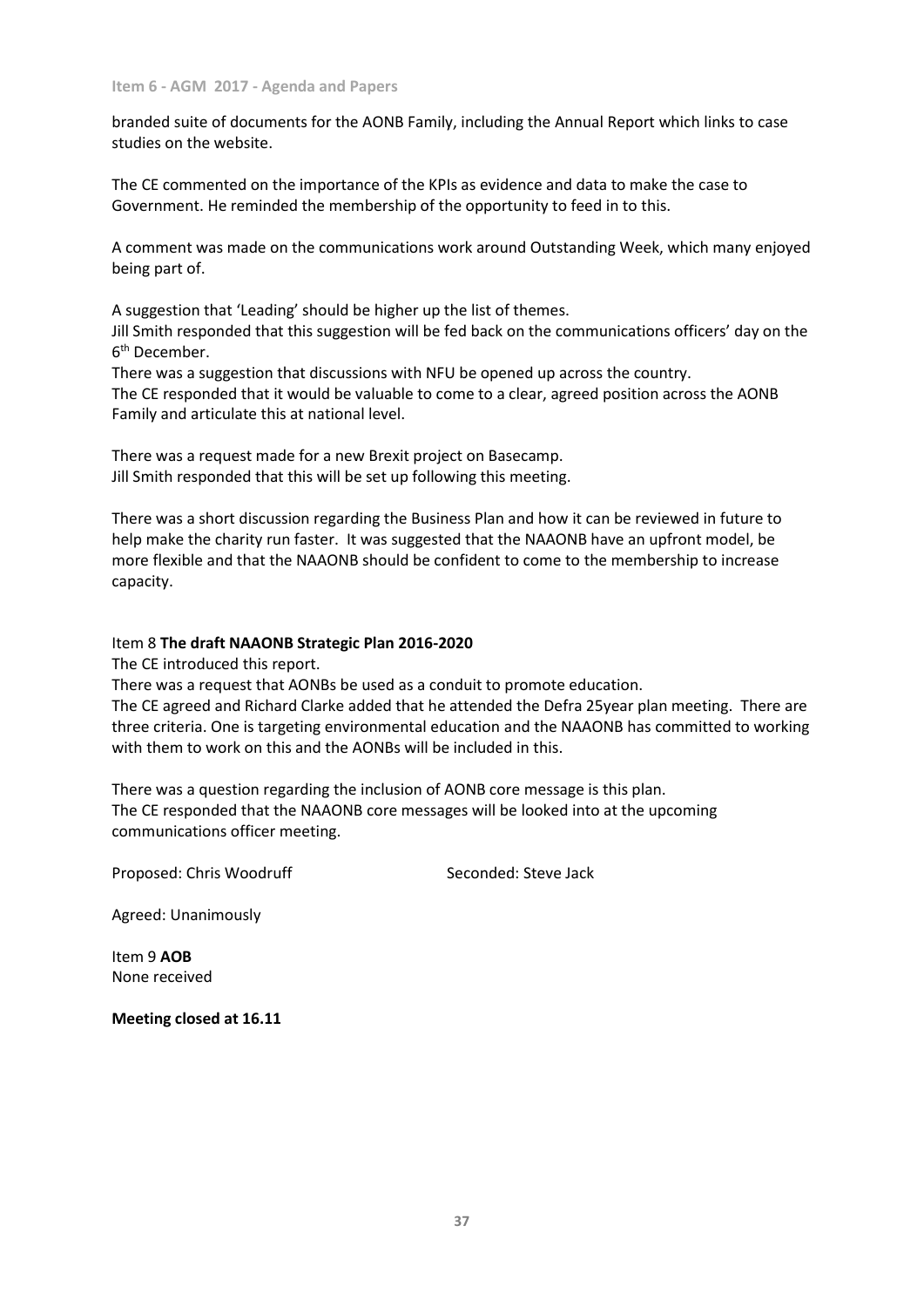# **AGM Item 4 - Review of membership rates**

| The AGM of the National Association for AONBs<br>Report to: |                                                               |  |  |  |  |
|-------------------------------------------------------------|---------------------------------------------------------------|--|--|--|--|
| Subject:                                                    | Review of membership rates                                    |  |  |  |  |
| Date:                                                       | 23rd November 2017                                            |  |  |  |  |
| Report by:                                                  | <b>Howard Davies</b>                                          |  |  |  |  |
| Purpose:                                                    | To agree an annual increase in membership rates linked to RPI |  |  |  |  |
|                                                             | <b>RECOMMENDATIONS</b>                                        |  |  |  |  |
|                                                             | It is recommended that the Board                              |  |  |  |  |
| $\bullet$                                                   | Note the background to this paper                             |  |  |  |  |

Agree the proposed annual increase in membership rates

### **Background**

Membership rates of the NAAONB were last reviewed in 2012, with the exception of rates for AONB partnerships in Wales which were brought into line with those in England in 2015. Since then, rates have remained as follows

| <b>AONB</b> partnerships | £2500 per annum  |
|--------------------------|------------------|
| LA members               | £600 per annum   |
| Associate members        | $£100$ per annum |

At the NAAONB Board meeting of the 22<sup>nd</sup> June 2017, trustees agreed to recommend to the full membership an annual increase in membership rates directly linked to the Consumer Price Index. Rates would be calculated in March each year based on the annual report by the ONS (currently 2.7%) and applied to the following year's membership rates.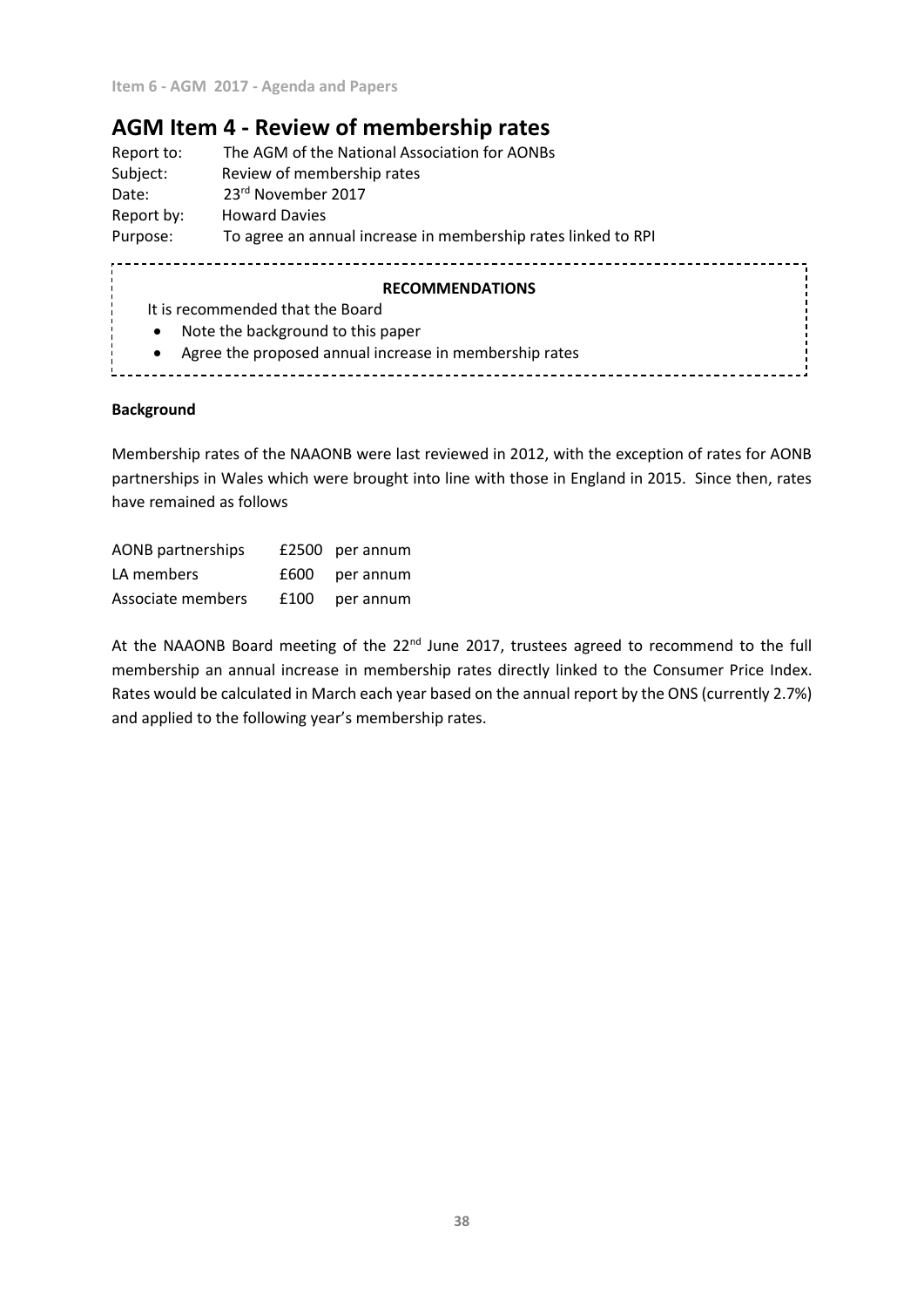# **AGM Item 6 - Company Secretary's Financial Report 2016-17**

Report to The Annual General Meeting of the National Association for AONBs Subject **NAAONB Financial Report for year ending 31st March 2017** Date 23<sup>rd</sup> November 2017 Author **Jill Smith (Communications and Events Manager with Company Secretary remit)** Purpose **For information and agreement** 

| <b>RECOMMENDATION</b>                                                                                                              |  |
|------------------------------------------------------------------------------------------------------------------------------------|--|
| The Board approve the content of the Trustees Report included in the Financial Statement -<br>Appendix 1. (distributed separately) |  |
| The Board approves the content of the Financial Statement - Appendix 2 (distributed<br>separately)                                 |  |

The Trustees have adopted the provisions of the Statement of Recommended Practice (SORP) "Accounting and Reporting by Charities" issued in March 2005.

These financial statements have been prepared in accordance with the special provisions of Part 15 of the Companies Act 2006 relating to small charitable companies and with the Financial Reporting Standard for Smaller Entities (effective April 2008).

The accounts show a surplus of £18,911 for the year ended  $31<sup>st</sup>$  March 2017.

On approval by the membership at the AGM, the Accounts will be submitted to Companies House and the Charities Commission.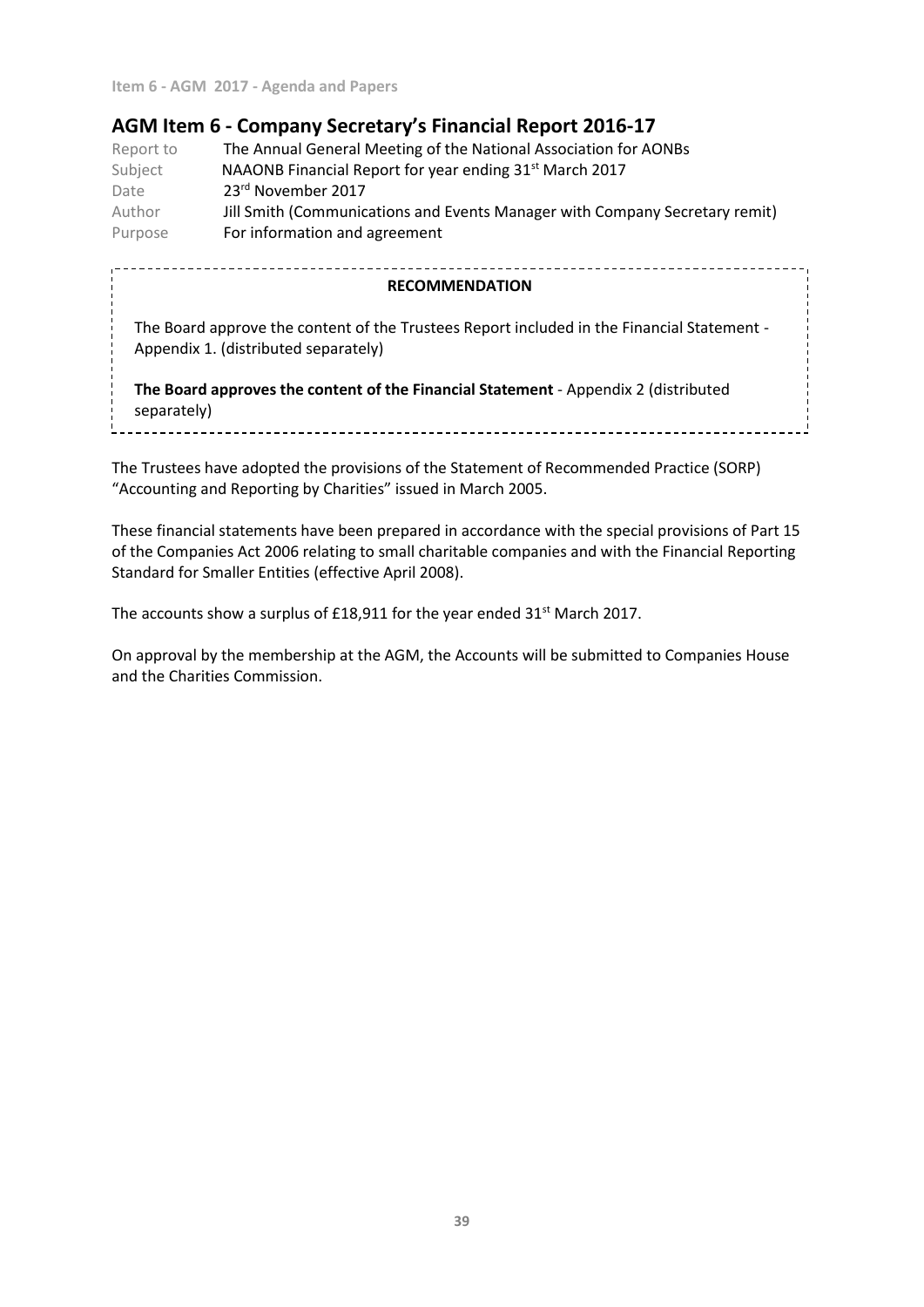# **Item 7 - NAAONB Strategic Risk**

Report to The Board of the National Association for AONBs Subject NAAONB Strategic Risk Register Date 12th October 2017 Report by Howard Davies Purpose to apprise the Board of the top three corporate risks and mitigation in place

#### **RECOMMENDATIONS**

- It is recommended that the Board
- Consider the risks identified and review approaches to mitigating them
- Discuss the efficacy of existing mitigation
- 

### **1.0 Background**

At its meeting on 16th June 2015 the Board considered and agreed an updated risk register. It was agreed that the CE would report on the top three risks at each Board meeting (Annex 1), and trustees would be given an opportunity to reflect upon and review current mitigation measures.

### **2.0 Context**

For any organisation risk management is a key element to effective governance. By managing risk effectively trustees can ensure that

- Significant risks are known and monitored thus helping trustees to make informed decisions and take the necessary action in a timely manner
- It makes the most of opportunities and develops them with the confidence that risk will be managed and mitigated against
- Forward and strategic planning are improved
- The NAAONB's vision, aims and objectives are achieved

Good governance would ensure that the NAAONB's accountability to managing risk are stated within the Annual Report and would clearly be demonstrated to its stakeholders, partners, employees and the general public.

Some level of risk is normally found in most activities that are undertaken. The diverse nature of the organisation's activities means that it will face different types of risks and levels of exposure.

Risks needs to be considered in terms of the wider environment in which the NAAONB operates. For example, the financial climate, society and its attitudes, the environment, partnerships and changes in law, technology and knowledge will all affect the types and impact of risk.

### **3.0 Risk register**

A comprehensive risk register has been prepared taking into account the factors above. This is accessible on the Board section of Basecamp.

### **4.0 Roles and Responsibilities**

The responsibility for the management and control of the charity rests with its trustees. Therefore, trustee involvement in the key aspects of the risk management process is essential. Elements of the risk management process can be delegated to staff members or professional advisers; however, trustees should review and monitor all the key aspects of the process and results.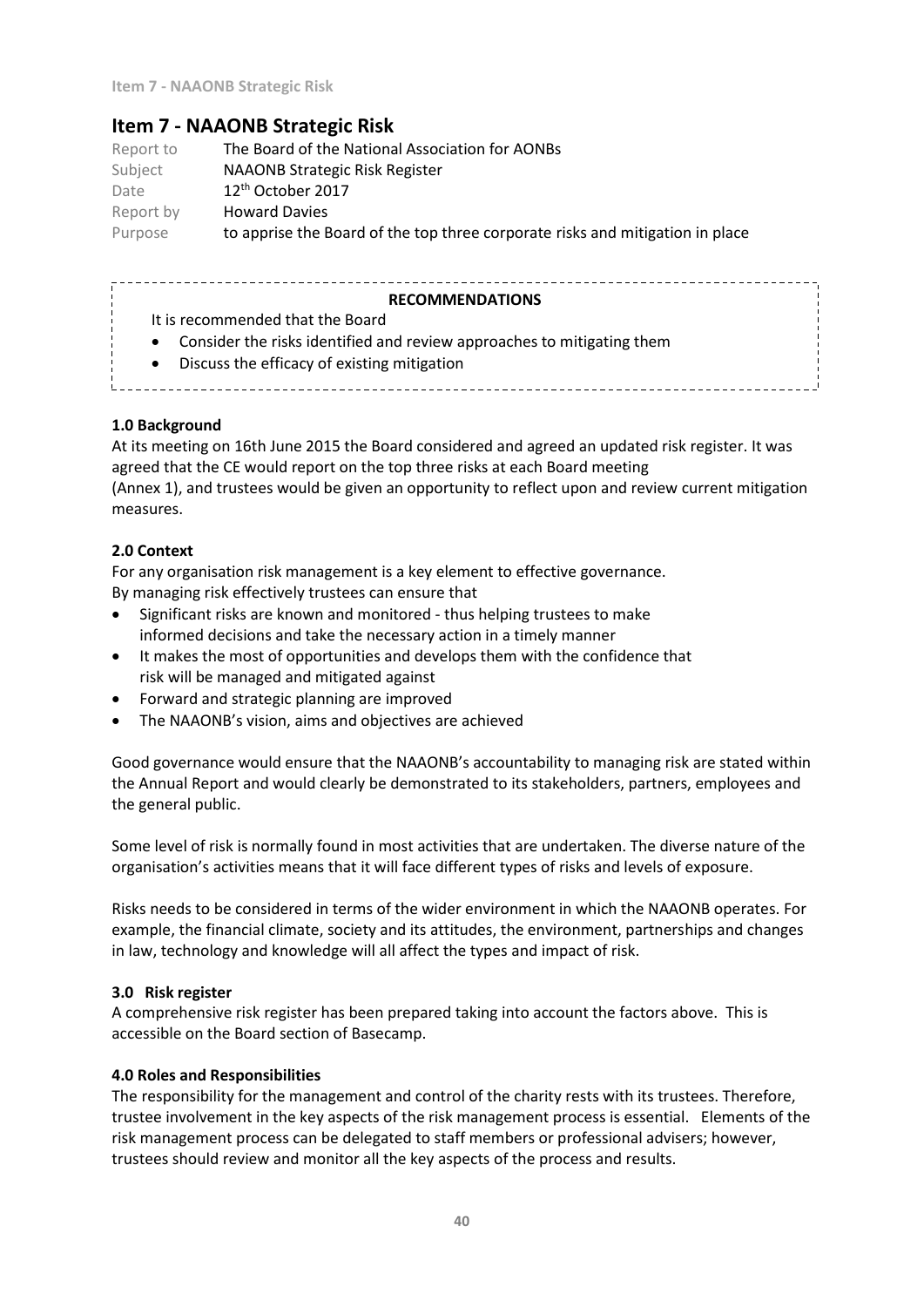### **5.0 Legal Requirements**

The NAAONB is required by law to have its accounts independently examined and within these accounts it must make a risk management statement.

### **6.0 Good Practice: Risk Management Policy**

The NAAONB regularly reviews and assesses the risks it faces in all areas of its work and plans for the management of those risks. This will ensure that the organisation is fit for purpose.

Risk management should be incorporated into the organisation's management processes as good practice. Having a rigorous process and a clear risk management policy would help to ensure that

- The identification, assessment and management of risk is linked to the achievement of the Association's aims and objectives
- All areas of risks are covered financial, governance, operational and reputational
- A risk exposure profile is created to reflect the trustees' views as to what levels of risk are acceptable
- The principal results of risk identification, evaluation and management are reviewed and considered
- Risk management is on-going and embedded in management and operational procedures

### **7.0 Conclusion**

Risk management is an on-going process with constant monitoring and review. Trustees have agreed that this role will be delegated to the Chief Executive and the mechanism by which monitoring and review will be reported to the board.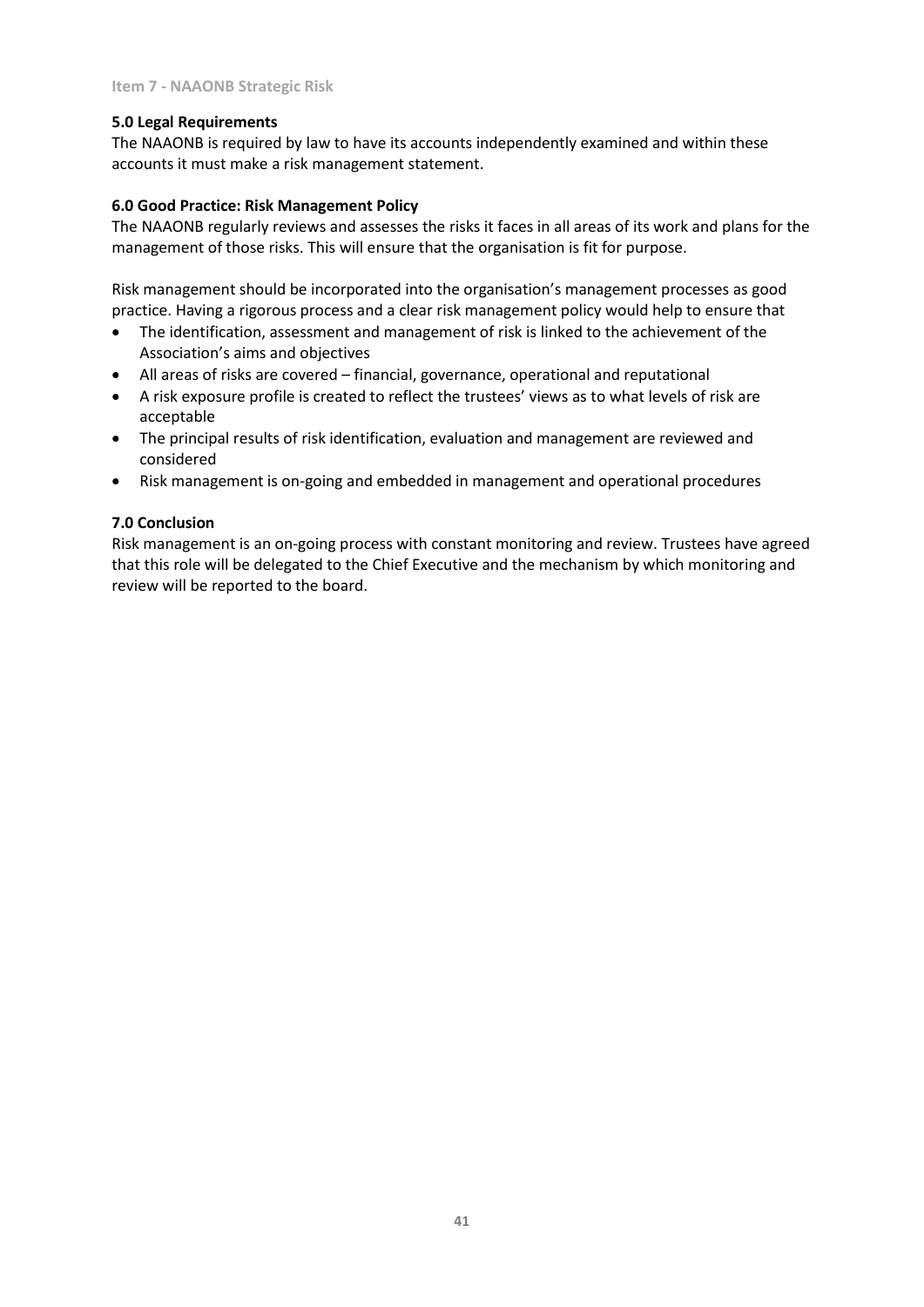# **Annex 1 - The NAAONB current top risks**

#### **1. Risk - Environmental funding declines**

#### **Current mitigation**

Work with national and local politicians to influence policy and public opinion

### **Commentary**

Whilst the settlement for the NAAONB and the AONB Family in England was positive, the trajectory for exchequer funding remains downwards. This is true across the AONB Family. There is still over reliance on very few sources of income.

### **2. Risk - One or more AONB partnerships dissatisfied with NAAONB**

### **Current mitigation**

Maintain close relationship with AONB lead offers and partnerships through attendance at regional meetings, conference, Chairman's meeting.

#### **Commentary**

The current review of the NAAONB business plan has exposed some significant differences of opinion over the role of the NAAONB and the direction of travel. These have been managed at a regional level but are likely to surface at the AGM. Issues are few and far between, but can have a destabilizing effect.

### **3. Risk - Over reliance on one source of funding (e.g. grants)**

#### **Current mitigation**

Maintain a fundraising strategy with broad funding base

#### **Commentary**

Our mitigation measure to maintain a resourcing strategy with broad funding base is not being met. We have no resourcing strategy in place but the intention to draft one is now set out in the 2018-2020 Business Plan.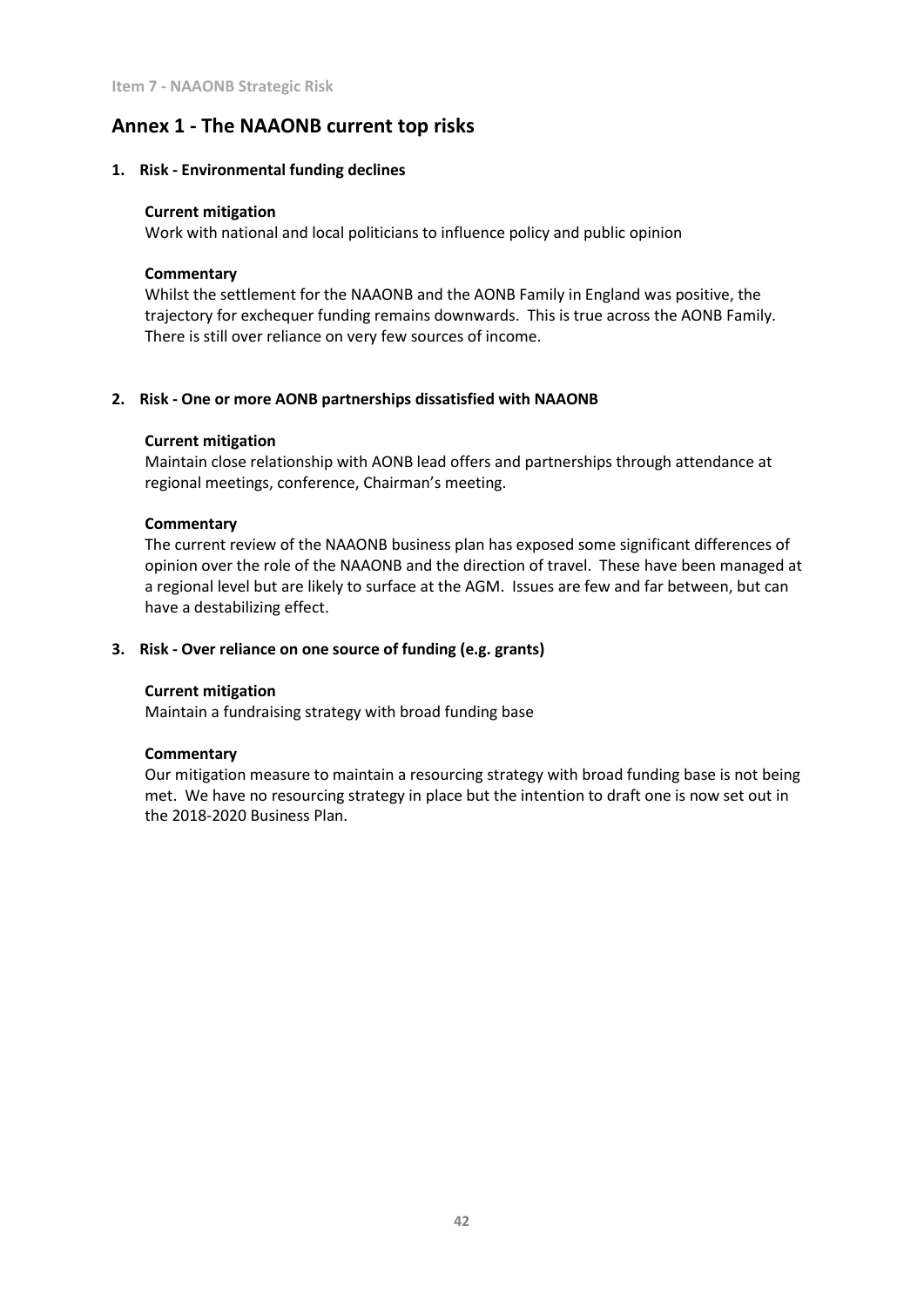# **Item 8 - Management Accounts**

| Report to | The National Association for AONBs Board of Trustees                            |
|-----------|---------------------------------------------------------------------------------|
| Subject   | Management Accounts to 31 <sup>st</sup> August 2017                             |
| Date      | 12 <sup>th</sup> October 2017                                                   |
| Report by | Jill Smith                                                                      |
| Purpose   | To provide an account of income/expenditure of the NAAONB for the FY 2017/18 to |
|           | date.                                                                           |

### **RECOMMENDATIONS**

It is recommended that The Board note the background to this paper

Confirms the objectives as set out in this paper

Approves the Management Accounts set out as Appendix 1 to this paper.

### **Background**

Management Accounts are considered and approved by the Board at their quarterly meetings.

Updates are made before each meeting reflecting additional income/expenditure since the previous meeting.

### **Objectives**

- To provide a realistic account of income/expenditure of the NAAONB for the FY 2017/18 to date.
- To provide financial clarity and transparency to staff, Board members and grant aiding bodies.

### **Conclusion**

Subject to the estimates of outstanding income/expenditure being realistic, the figures show a planned transfer of £11957.00 to reserves as the planned safeguarding of future NAAONB activity (Business Plan 2015-18).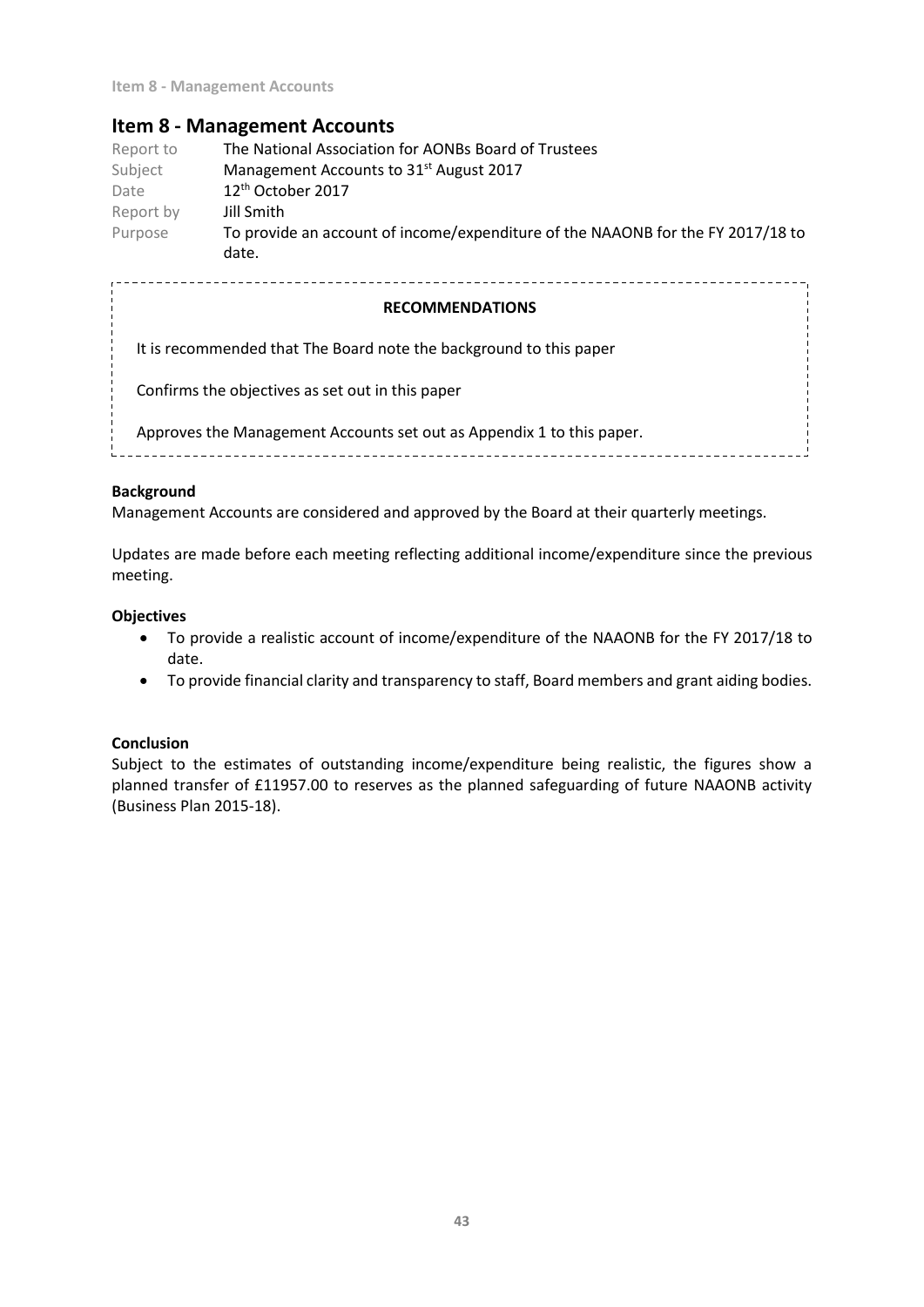# **Appendix 1 - Management Accounts - Year 1st April 2017 to 31st March 2018**

| <b>Account</b>                                     | <b>Budget</b>      | Income /                         | <b>Further</b>            | <b>Further</b>           | <b>Total</b>         | Variance         |
|----------------------------------------------------|--------------------|----------------------------------|---------------------------|--------------------------|----------------------|------------------|
|                                                    |                    | <b>Expenditure</b><br>to date as | contracted<br>commitments | estimated<br>commitments | predicted<br>spend - |                  |
|                                                    |                    | at                               | $1/9/2017 -$              | $1/9/2017 -$             | $01/04/17$ -         |                  |
|                                                    |                    | 30/8/2017                        | 31/03/18                  | 31/03/18                 | 31/03/18             |                  |
| <b>Core Expenditure</b>                            |                    |                                  |                           |                          |                      |                  |
| Staff salaries, NIC and pensions                   | (210,751.00)       | (68,008.00)                      | (142, 743.00)             | 0.00                     | (210, 751.00)        | 0.00             |
| <b>Staff Travel and Subsistence</b>                | (13,300.00)        | (3,833.00)                       | 0.00                      | (8,700.00)               | (12,533.00)          | 767.00           |
| <b>ALS Support</b>                                 | (3,000.00)         | 0.00                             | 0.00                      | (3,000.00)               | (3,000.00)           | 0.00             |
| Resource Development (incl. bid writing)           | (3,000.00)         | 0.00                             | 0.00                      | (3,000.00)               | (3,000.00)           | 0.00             |
| Events                                             | (10,000.00)        | 0.00                             | 0.00                      | (10,000.00)              | (10,000.00)          | 0.00             |
| Board expenses<br>Staff meeting room hire          | (7,400.00)         | (4,203.00)                       | 0.00                      | (4, 125.00)              | (8,328.00)           | (928.00)         |
|                                                    | (700.00)           | (229.00)                         | 0.00                      | (471.00)                 | (700.00)             | 0.00             |
|                                                    | (248, 151.00)      | (76, 273.00)                     | (142, 743.00)             | (29, 296.00)             | (248, 312.00)        | (161.00)         |
| Administration                                     |                    |                                  |                           |                          |                      |                  |
| <b>Miscellaneous</b>                               | (5,571.00)         | (5,974.00)                       | (2,560.00)                | 0.00                     | (8,534.00)           | (2,963.00)       |
| <b>Auditors and Accountants</b>                    | (4,500.00)         | 0.00                             | 0.00                      | (2,500.00)               | (2,500.00)           | 2,000.00         |
| Peninsula HR Support                               | (3, 168.00)        | (1,320.00)                       | (1,848.00)                | 0.00                     | (3, 168.00)          | 0.00             |
| IT upgrade and website development                 | (1,500.00)         | (136.39)                         | 0.00                      | 0.00                     | (136.39)             | 1,363.61         |
| Subtotal                                           | (14, 739.00)       | (7,430.39)                       | (4,408.00)                | (2,500.00)               | (14, 338.39)         | 400.61           |
| <b>Total - Core Expenditure</b>                    | (262,890.00)       | (83,703.39)                      | (147, 151.00)             | (31,796.00)              | (262, 650.39)        | 239.61           |
| Core income                                        |                    |                                  |                           |                          |                      |                  |
| Contributions AONB partnerships England            | 82,500.00          | 82,500.00                        | 0.00                      | 0.00                     | 82,500.00            | 0.00             |
| Contributions AONB partnerships Wales              | 10,000.00          | 10,000.00                        | 0.00                      | 0.00                     | 10,000.00            | 0.00             |
| Contributions AONB partnerships NI                 | 0.00               | 0.00                             | 0.00                      | 0.00                     | 0.00                 | 0.00             |
| <b>Contributions Corporate</b>                     | 750.00             | 0.00                             | 750.00                    | 0.00                     | 750.00               | 0.00             |
| <b>Contributions Local Authorities</b>             | 7,200.00           | 0.00                             | 7,200.00                  | 0.00                     | 7,200.00             | 0.00             |
| Associate members                                  | 1,300.00           | 0.00                             | 1,300.00                  | 0.00                     | 1,300.00             | 0.00             |
| Event Sponsorship                                  | 10,000.00          | 0.00                             | 0.00                      | 10,000.00                | 10,000.00            | 0.00             |
| Contingency                                        | (4,000.00)         | 0.00                             | 0.00                      | (4,000.00)               | (4,000.00)           | 0.00             |
| Subtotal                                           | 107,750.00         | 92,500.00                        | 9,250.00                  | 6,000.00                 | 107,750.00           | 0.00             |
| Defra                                              | 128,303.00         | 0.00                             | 64,151.00                 | 64,152.00                | 128,303.00           | 0.00             |
| <b>NRW</b>                                         | 20,000.00          | 0.00                             | 10,000.00                 | 10,000.00                | 20,000.00            | 0.00             |
| Contingency                                        | (2,000.00)         | 0.00                             | 0.00                      | (2,000.00)               | (2,000.00)           | 0.00             |
| Subtotal<br>Project contribution/shortfall to core | 146,303.00         | 0.00                             | 74,151.00                 | 72,152.00                | 146,303.00           | 0.00             |
| Landscapes for Life Conference                     |                    |                                  |                           |                          |                      |                  |
| Chairmen's Conference                              | 13,229.00          | 14,500.00                        | 0.00                      | 0.00                     | 14,500.00<br>995.00  | 1,271.00<br>0.00 |
| <b>Wales Member Training</b>                       | 995.00<br>1,200.00 | 0.00<br>0.00                     | 0.00<br>0.00              | 995.00<br>1,200.00       |                      | 0.00             |
| <b>CPRE</b>                                        | 500.00             | 500.00                           | 0.00                      |                          | 1,200.00<br>500.00   | 0.00             |
| <b>Lead Officers Meeting</b>                       | 500.00             | 0.00                             | 0.00                      | 0.00<br>500.00           | 500.00               | 0.00             |
| Communications + MLWW                              | 1,000.00           | 0.00                             | 0.00                      | 1,000.00                 | 1,000.00             | 0.00             |
| Mentoring                                          | 1,000.00           | 1,000.00                         | 0.00                      | 0.00                     | 1,000.00             | 0.00             |
| <b>Management Plans</b>                            | 500.00             | 0.00                             | 0.00                      | 500.00                   | 500.00               | 0.00             |
| Subtotal                                           | 18,924.00          | 16,000.00                        | 0.00                      | 4,195.00                 | 20,195.00            | 1,271.00         |
| <b>Total Core and Non-Core income</b>              | 272,977.00         | 108,500.00                       | 83,401.00                 | 82,347.00                | 274,248.00           | 2,542.00         |
| <b>Annual Budget Surplus/-Deficit</b>              | 10,087.00          |                                  |                           |                          | 11,597.61            |                  |
| <b>Transfer to General Fund/Reserve</b>            | 10,087.00          |                                  |                           |                          | 11,597.61            |                  |
| <b>Cumulative General Fund/Reserve</b>             | 77,569.00          |                                  |                           |                          | 60,168.61            |                  |
| Reserves required as per NAAONB                    |                    |                                  |                           |                          |                      |                  |
| <b>Reserves Policy</b>                             | 58,000.00          |                                  |                           |                          | 58,000.00            |                  |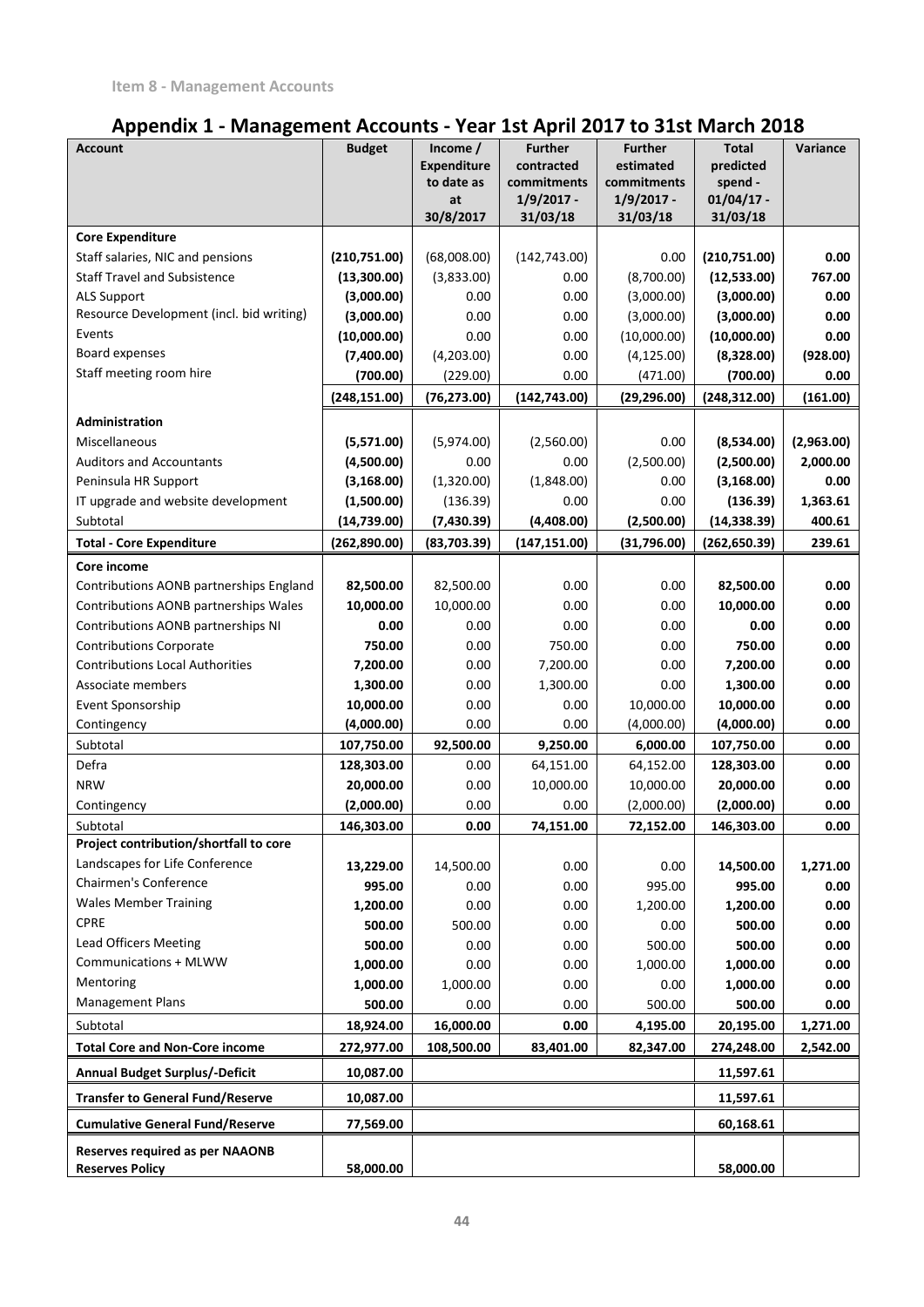# **Item 9 - NAAONB Portfolio & Staff Activity Report**

| Report to | The National Association for AONBs Board of Trustees                                |
|-----------|-------------------------------------------------------------------------------------|
| Subject   | NAAONB Portfolio & Staff Activity Report                                            |
| Date      | 12 <sup>th</sup> October 2017                                                       |
| Report by | Portfolio holders and staff members                                                 |
| Purpose   | To update on operational activity that has taken place since the last Board meeting |

### **Background**

This report, the bulk of which has been distributed electronically rather than as a hard copy, reflects those activities undertaken by staff members and Trustees working on operational issues for the NAAONB since the last Board meeting (June 2017). It highlights those activities directly linked to the delivery of business plan objectives but does not include the organisational activity that underpins them. The report highlights, in a RAG (red, amber, green) format progress to date (distributed electronically). **Appendix 1 summarises the RAG report in a dashboard format.** 

### **Objectives**

- To inform Trustees and membership of activities taking place in order to deliver the NAAONB Business Plan
- To highlight progress towards objectives

### **Conclusion**

This is a report of activities for information only.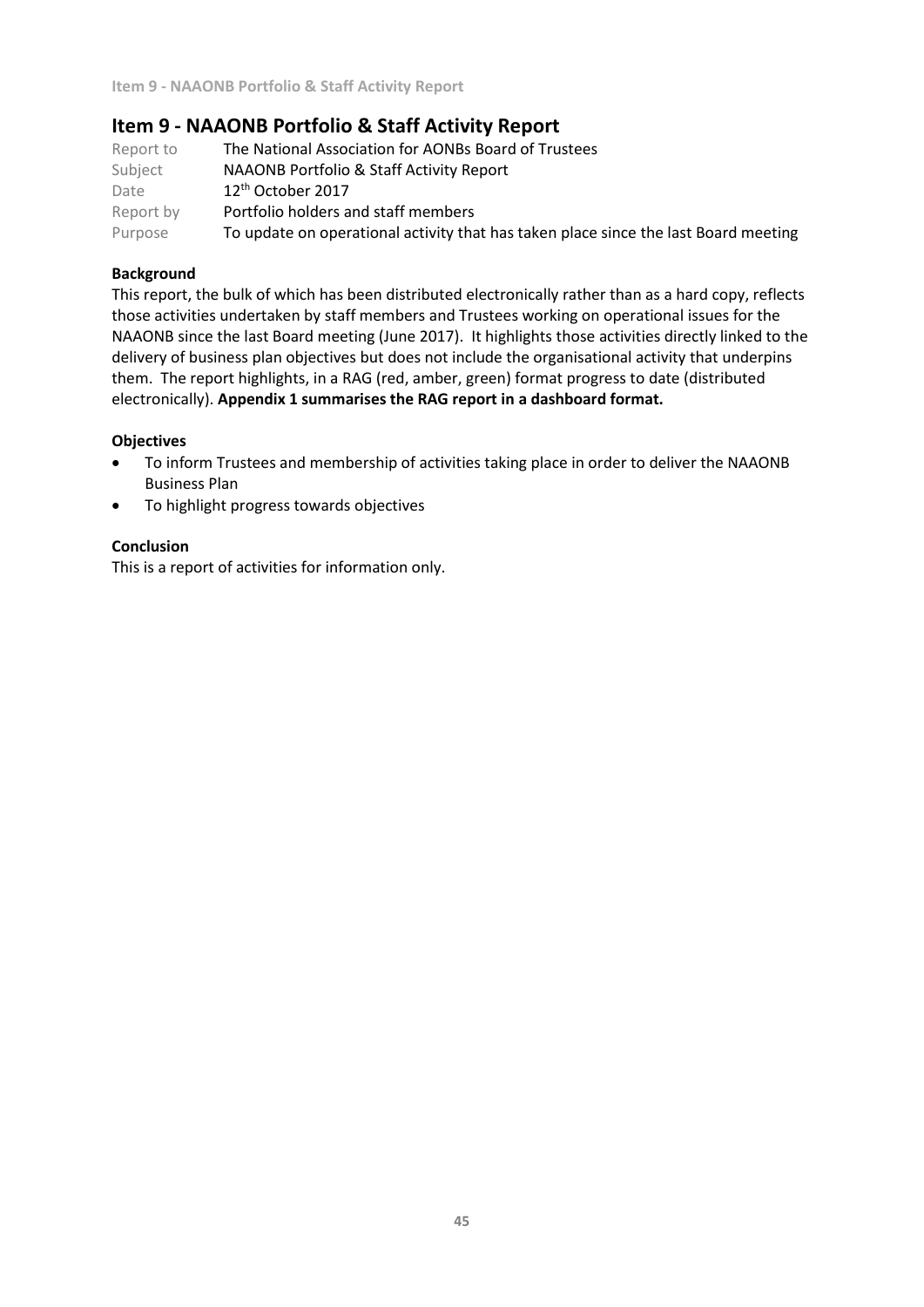# **Appendix 1 - RAG Dashboard**

| <b>On Target</b>                  | <b>To Watch</b>                                                                                                                                                                                                                                      | <b>At Risk</b>                                                                        | Income                                                                       | <b>Expenditure</b>                     | <b>Cash flow</b>                       |
|-----------------------------------|------------------------------------------------------------------------------------------------------------------------------------------------------------------------------------------------------------------------------------------------------|---------------------------------------------------------------------------------------|------------------------------------------------------------------------------|----------------------------------------|----------------------------------------|
| Percentage of<br>actions<br>96.6% | Percentage<br>of actions<br>2.3%<br>Meeting with<br>Camargue, PR<br>agents for<br><b>National Grid</b><br><b>Communications</b><br>and Events<br><b>Manager</b><br>Meeting with<br>Vodafone<br><b>Communications</b><br>and Events<br><b>Manager</b> | Percentage<br>of actions<br>1.1%<br>Draft handbook<br>agreed by Board<br><b>Board</b> | Grant drawdown<br>on target<br>Sponsorship for<br>conference below<br>target | In line with<br>budget<br>expectations | In line with<br>budget<br>expectations |
|                                   |                                                                                                                                                                                                                                                      |                                                                                       |                                                                              |                                        |                                        |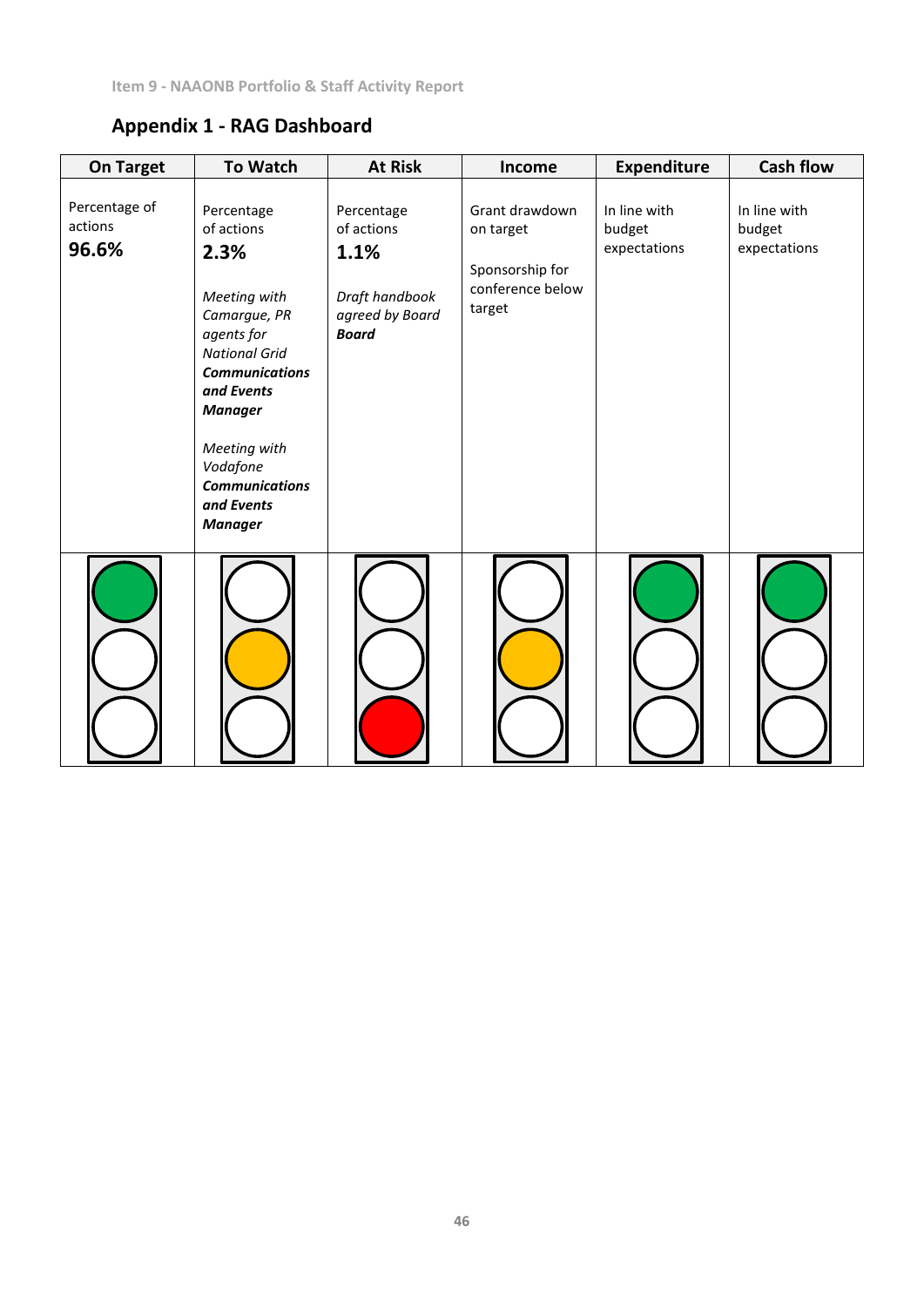# **Item 10 - Natural England Report**

| Report to | The National Association for AONBs Board of Trustees |
|-----------|------------------------------------------------------|
| Subject   | <b>Natural England Report</b>                        |
| Date      | $12th$ October 2017                                  |
| Report by | David Henshilwood                                    |
| Purpose   | For information                                      |

### **Suffolk Coasts and Heaths (SC&H) AONB Boundary variation**

Members will be pleased to know that the Natural England Board unanimously approved the proposal to extend the Suffolk Coast and Heaths AONB, and to undertake the formal statutory and public consultation, at its meeting on 13 September. Positive feedback was received from NE Board members regarding the quality of the package put before them.

We will be sharing further information with the Suffolk Coasts and Heaths Technical Advisory Group at their next meeting. Consultation documentation is currently being prepared, and we intend to begin the formal 12 week consultation in early January.

### **Natural England review of landscape designations**

Following a meeting between Lord Gardiner and NE's Chairman in July regarding how we deliver our statutory landscape designation responsibilities, Natural England's Board also considered a paper on the landscape designation process.

The Board agreed that we should examine whether current processes could be improved. The Board also agreed that this should be done as part of a wider review of when landscape designation is the right tool to use, and how designations could maximise the benefits and learning they offer, both within and beyond their boundaries.

The Board also agreed to set up an expert advisory panel comprised of Board Members and key stakeholders and thinkers to scope out and take forward the review. The Panel, which would report to NE's Board, will be chaired by our Chairman, Andrew Sells.

The terms of reference for the review are to:

- Modernise our approach to the landscape designation process making, where possible, greater use of stakeholder and other external expertise where there is strong local commitment among key stakeholders to designation;
- Develop a new approach to prioritising future landscape designations, underpinned by our Conservation Strategy and which delivers the widest environmental and societal benefits that stem from their statutory purposes. This could also encompass looking at non designation activities communities can undertake to celebrate and enhance local landscapes;
- Explore with designated landscape partnerships how to extend the learning and benefits of landscape designation beyond individual boundaries to the wider countryside.

We will liaise closely with the NAAONB as the details of the review become clearer.

### **Working relationship between NAAONB and Natural England**

Both our organisations have been through considerable change, and have developed new strategies and business models. It may therefore be timely to review our working relationship, and to reflect whether our current way of working fully meets our shared future aspirations. We would invite any reflections from NAAONB Board members on whether such a review would be timely, and if so, how best to go about it.

### **AONB Management plan reviews**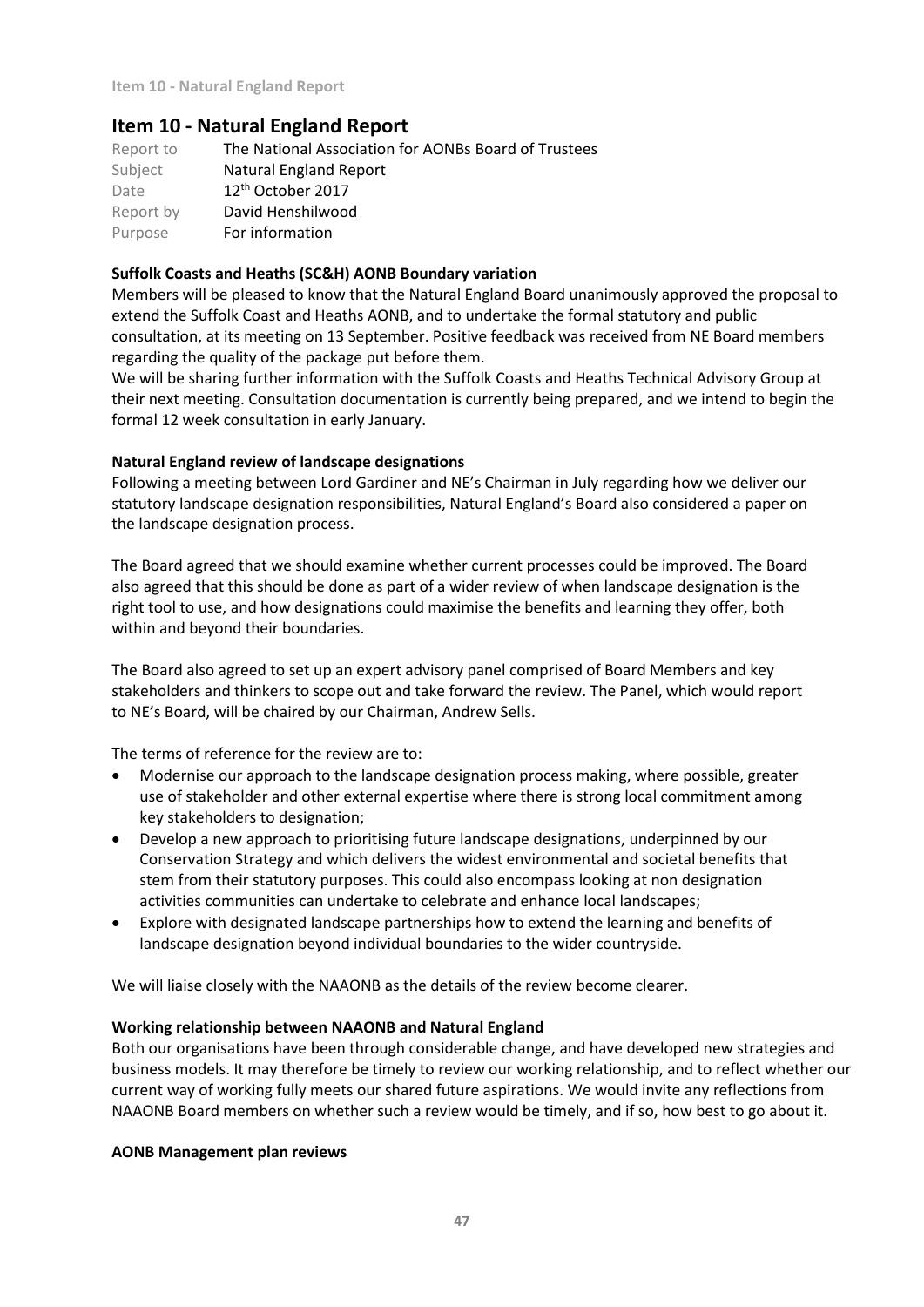#### **Item 10 - Natural England Report**

The next cycle of AONB management plan reviews is now under way, and our area team protected landscape leads will be working with AONB counterparts to comment on management plan revisions. We welcome the additional guidance document on management planning commissioned by the NAAONB, and will be working with the individual AONBs to ensure that the plans reflect our shared future aspirations for these outstanding landscapes.

David Henshilwood 28 September 2017